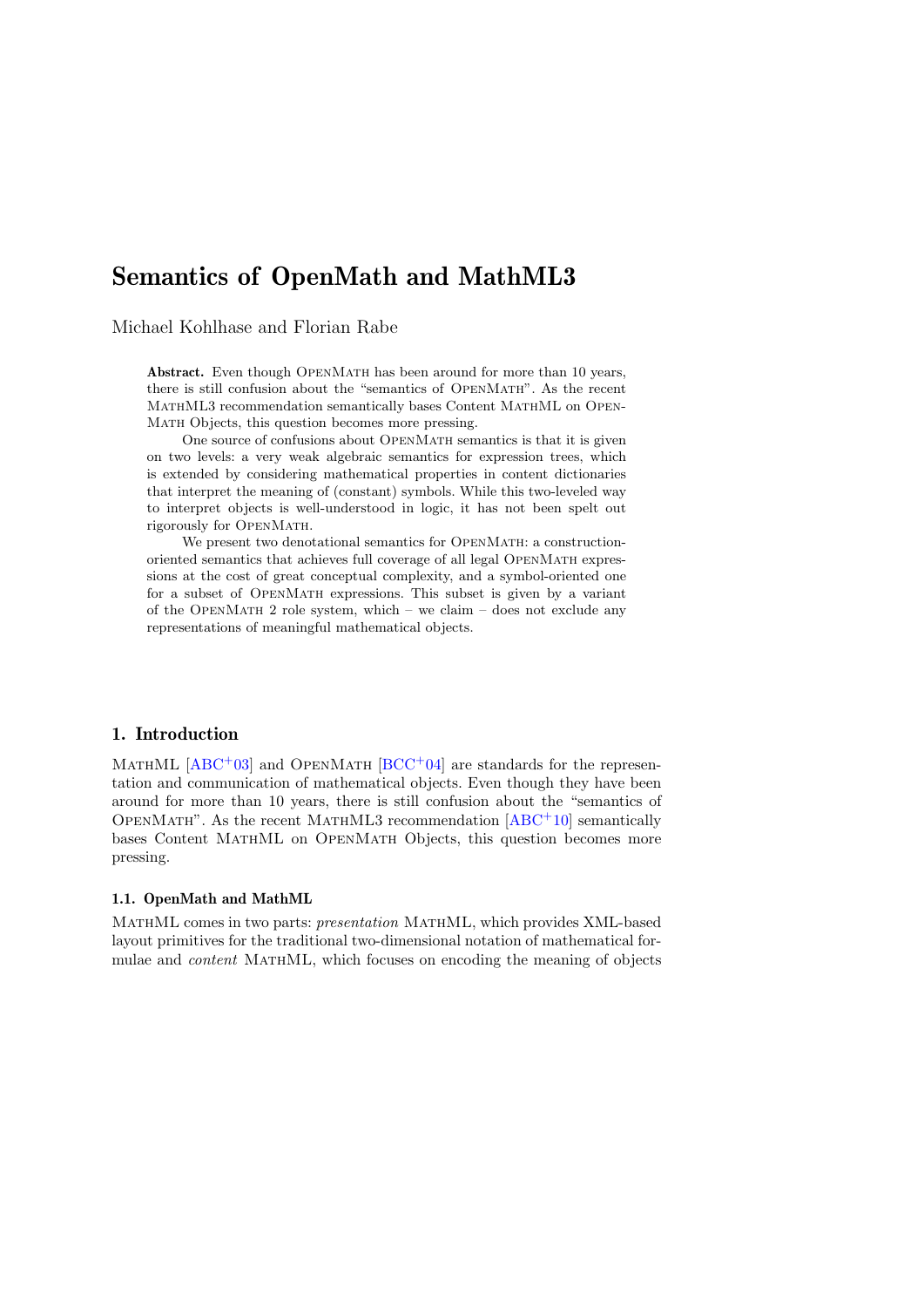rather than visual representations to allow the free exchange of mathematical objects between software systems and human beings. OpenMath has the same goals as content MathML, but was developed by a different community with slightly different intuitions. Both representation formats represent mathematical objects as expression trees. Content MathML tries to cover all of school and engineering mathematics (the "K-14" fragment) in a representation format intuitive to mathematicians, and OpenMath concentrates on an extensible framework built on a minimal structural core language with a well-defined extension mechanism. Where MATHML supplies more than a dozen elements for special constructions, OpenMath only supplies concepts for function application (OMA), binding constructions (OMBIND), and attributions (OMATTR). Where MATHML provides close to 100 elements for the K-14 fragment, OPENMATH gets by with only an OMS element that identifies symbols by pointing to declarations in an open-ended set of Content Dictionaries.

An OpenMath Content Dictionary (CD) is a document that declares names (OpenMath "symbols") for basic mathematical concepts and objects. CDs act as the unique points of reference for OpenMath symbols (via OMS elements) and thus supply a notion of context that situates and disambiguates OPENMATH expression trees. To maximize modularity and reuse, a CD typically contains a relatively small collection of definitions for closely related concepts. The OPENMATH Society maintains a large set of public CDs [\[OMC\]](#page-28-0), including CDs for all pre-defined symbols in MathML2. There is a process for contributing privately developed CDs to the OPENMATH Society repository to facilitate discovery and reuse. OPENMATH does not require CDs be publicly available, though in most situations the goals of semantic markup will be best served by referencing public CDs available to all user agents.

To avoid fragmentation and to smooth out interoperability obstacles, an effort has been made to align OpenMath and MathML semantically. To remedy the lack of regularity and specified meaning in MathML, content MathML was extended by concepts like binding structures and full semantic annotations from OpenMath and a structurally regular subset of the extended content MathML was identified that is isomorphic to OPENMATH objects. This subset is called **strict** content MathML to contrast it to full content MATHML that is seen to strike a more pragmatic balance between regularity and human readability. Full content MathML borrows the semantics from strict MathML by a mapping specified in the MATHML3 specification  $[ABC+10]$  $[ABC+10]$  that defines the meaning of non-strict (pragmatic) MathML expressions in terms of strict MathML equivalents. Strict Content MATHML in turn obtains its meaning by being an encoding of OPEN-MATH Objects.

In this situation, the "meaning of OPENMATH (Objects)" obtains a completely new significance. The aim of this paper is to clarify the status of semantics in OpenMath (and thus content MathML3). We observe a presentational gap between how mathematical objects and theories are conventionally given a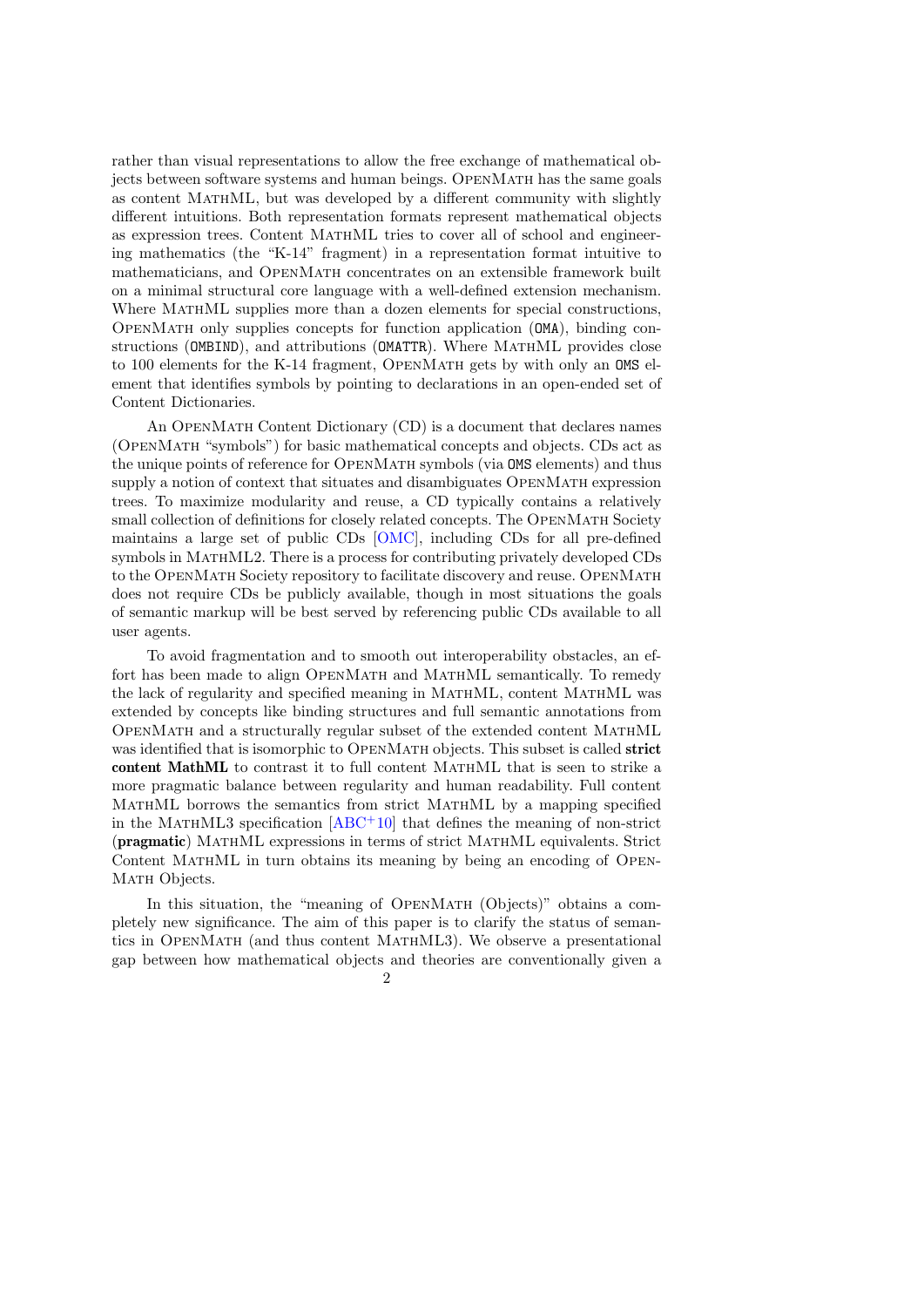meaning and the way OPENMATH answers the question. This leads to misunderstandings about the meaning of OpenMath objects and its role in representing mathematical knowledge.

## <span id="page-2-0"></span>1.2. The Meaning of OpenMath

The OpenMath standard actually gives two answers to the question about the meaning of OpenMath expressions. The first one comes from the fact that Open-Math is intended as a communication standard between mathematical software systems: OPENMATH envisions communication via *phrasebooks* ( $[AvLS98]$  or see [\[BCC](#page-27-1)<sup>+</sup>04, chapter 1]): Each mathematical software system  $S$  is equipped with an OPENMATH phrasebook that converts OpenMath expressions from and to the internal representations of the system S. In this "system communication view", the meaning of OpenMath expressions is built into the phrasebooks that (purport to) understand the expression, and the meaning is whatever S (after conversion by the phrasebook) makes it to be. Clearly, this view of meaning is not very helpful, and taken in the radical simplicity we have formulated it here is not an adequate account. After all, the purpose of the OPENMATH standard is to synchronize the system-specific representations of objects, so that communication between systems is meaning-preserving. To attain this goal, OPENMATH does two things:

- 1. It defines the class of "OpenMath objects" which acts as the model for encodings of mathematical formulae. OpenMath objects are essentially labeled trees modulo  $\alpha$ -conversion for binding structures and flattening for nested semantic annotations. The OpenMath standard considers OpenMath objects as primary citizens and views the "OpenMath XML encoding" as just an incidental design choice for an XML-based markup language. In fact Open-Math specifies another encoding: the "binary encoding" designed to be more space efficient at the cost of being less human-readable.
- 2. Rather than appealing to mathematical intuition, OpenMath stipulates that phrasebooks should be informed by (mathematical properties in) content dictionaries.

It is the OpenMath Content Dictionaries which actually hold the meanings of the objects being transmitted. For example if application A is talking to application B, and sends, say, an equation involving multiplication of matrices, then A and B must agree on what a matrix is, and on what matrix multiplication is, and even on what constitutes an equation. All this information is held within some Content Dictionaries which both applications agree upon.  $[...]$  The primary use of Content Dictionaries is thought to be for designers of Phrasebooks, the programs which translate between the OpenMath mathematical object and the corresponding (often internal) structure of the particular application in question.  $[BCC<sup>+</sup>04, section 4.1]$  $[BCC<sup>+</sup>04, section 4.1]$ 

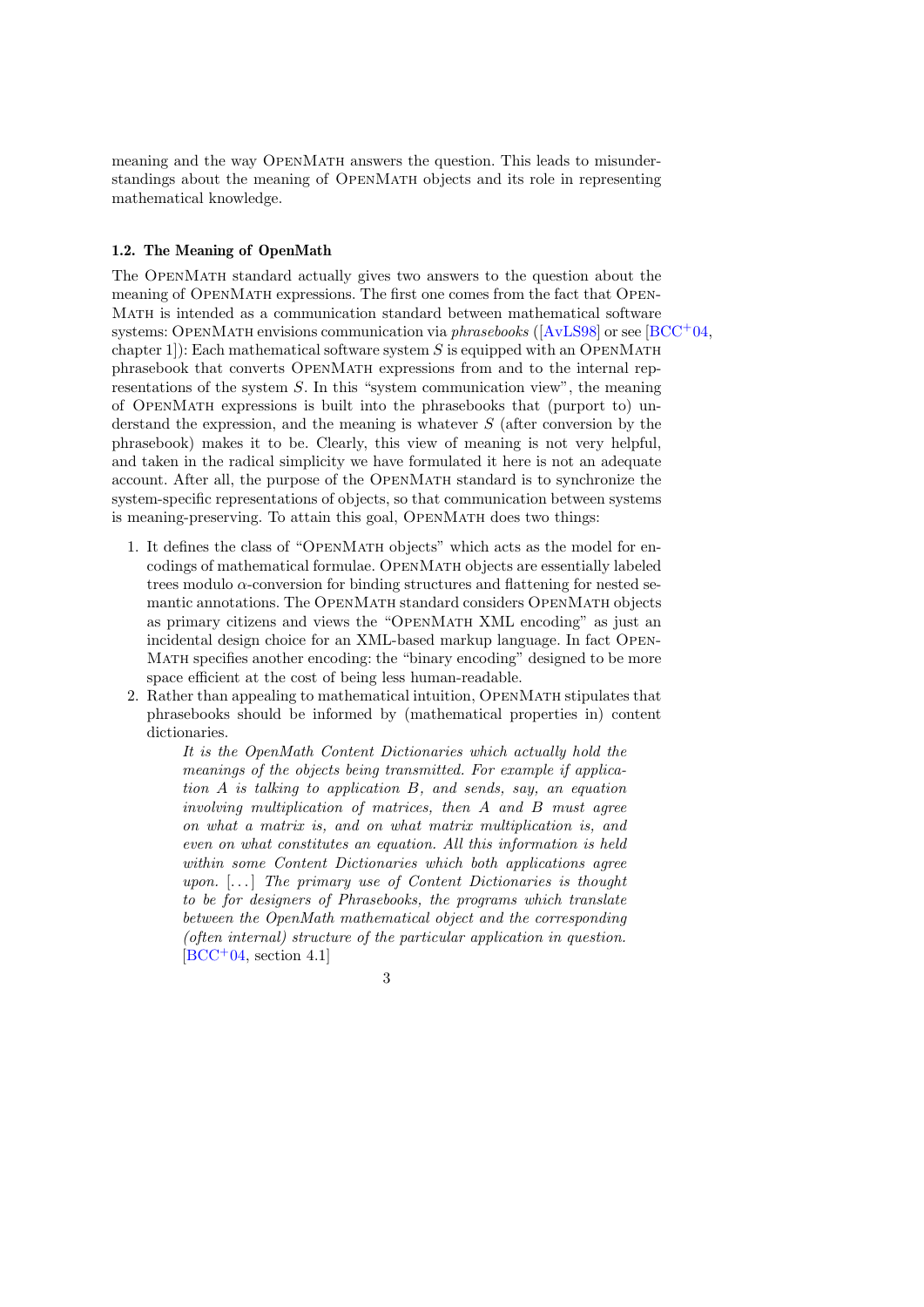Even if this is not spelt out in the OPENMATH2 standard the *algebra*  $O$ of OpenMath objects can be interpreted as an (initial) model for encodings of mathematical formulae.

To the best of our knowledge, this "act of interpretation" has never been backed by a formal mathematical study; which is what prompted the work reported in this paper. As a consequence the "compliance chapter" in the OpenMath standard does not mention mathematical properties in CDs at all. While this can be seen as a failure of OPENMATH to supply semantics ("OPENMATH is only  $systax$ "), we see it as an expression of the OPENMATH representational philosophy expressed in

OpenMath objects do not specify any computational behavior, they merely represent mathematical expressions. Part of the OpenMath philosophy is to leave it to the application to decide what it does with an object once it has received it. OpenMath is not a query or programming language. Because of this, OpenMath does not prescribe a way of forcing "evaluation" or "simplification" of objects like  $2 + 3$  or  $\sin(\pi)$ . Thus, the same object  $2+3$  could be transformed to 5 by a computer algebra system, or displayed as  $2+3$  by a typesetting tool. [\[BCC](#page-27-1)<sup>+</sup>04, section 1.5]

Note that since  $\mathcal O$  is initial, it is essentially unique and identifies (in the sense of "declares to be the same") fewer objects than any other model. As a consequence two mathematical objects must be identical if their OpenMath representations are, but not the other way around. In this sense the initial algebra semantics of OPENMATH objects is intentionally weak to make the OPENMATH format ontologically unconstrained and thus universally applicable. It basically represents the accepted design choice of representing objects as formulae. Any further (meaninggiving) properties of an object  $o$  are relegated to the content dictionaries referenced in o, where they can be specified formally (as "Formal Mathematical Properties" in FMP elements containing XML-encoded OpenMath objects) or informally (as "Commented Mathematical Properties" in CMP elements containing text). Thus the precision of OPENMATH as a representation language can be adapted by supplying CDs to range from fully formal (by providing CDs based on some logical system) to fully informal (where CDs are essentially empty except for declaring symbols).

# 1.3. Overview of the Paper

When designing a formal language, we have to make a trade-off between expressivity and interpretability. The more flexible we make the language, the more content can be expressed in it; but also, the harder it gets to interpret the language. Open-Math systematically and intentionally errs on the side of expressivity imposing only minimal well-formedness constraints on syntactic objects in the form of a context-free grammar. Consequently, almost all well-formed OpenMath objects do not denote a mathematical object and must be interpreted using special values 4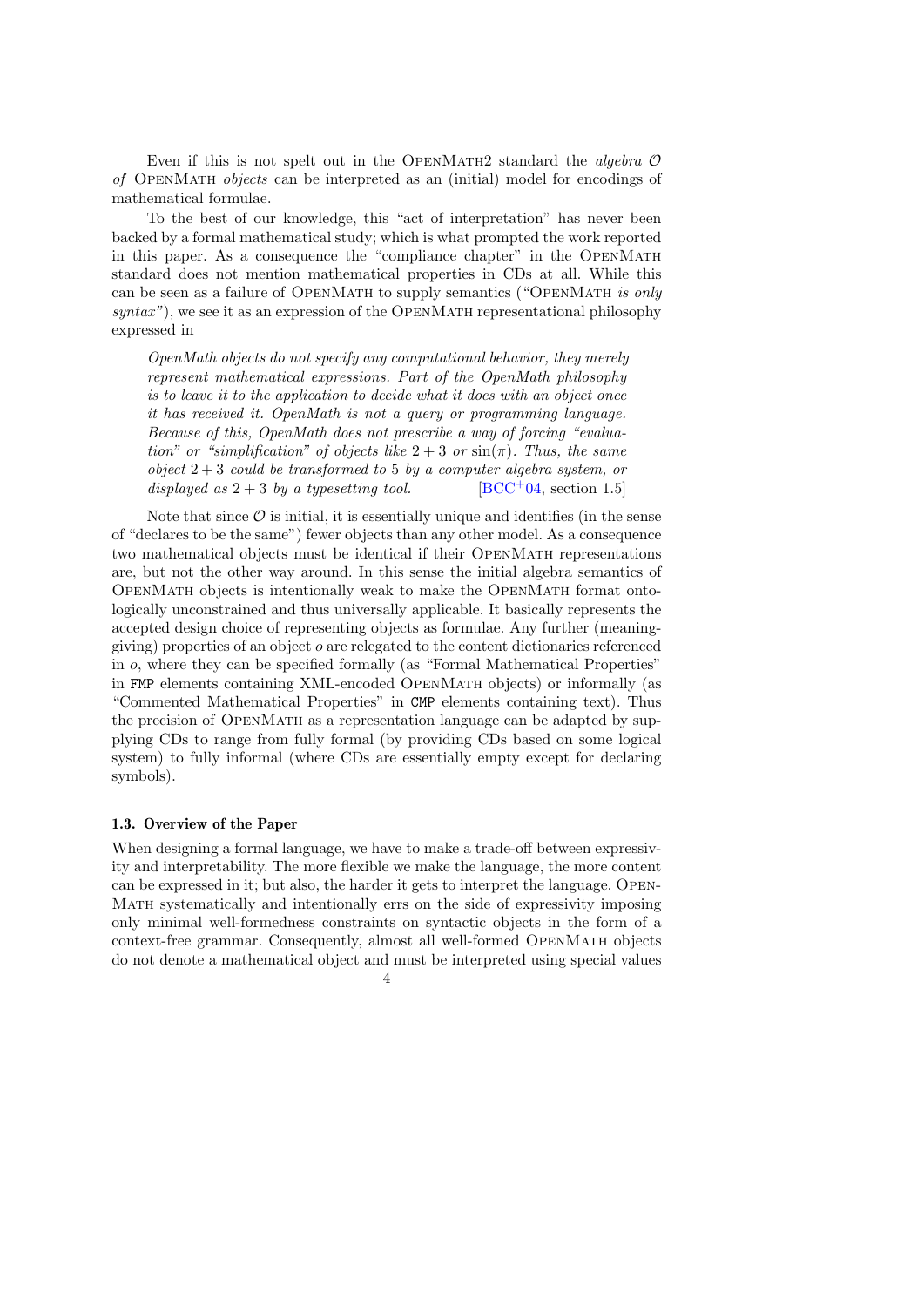denoting undefinedness. This is very common in logic and not a problem in itself, but it precludes full-coverage, symbol-oriented semantics.

In this paper, we will develop both

- 1. a full-coverage, construction-oriented for OpenMath objects, which solves the problem of specifying denotations for OPENMATH's feature of arbitrary binders and attributions, and
- 2. a symbol-oriented semantics for a restricted subset of OpenMath expressions that can serve as a compromise between the spirit of OpenMath and the elegance of a model-theoretical semantics.

The price for giving denotations for all OPENMATH objects (under 1.) is that giving individual algebras is ludicrously complicated since they must, e.g., provide an interpretation for any object used as a binder, binding any number of bound variables, in which each variable carries any list of attribution keys, each attributing any value. This convoluted semantics is unavoidable and enforced by the generality of the OpenMath standard. But the question arises whether the benefit of arbitrary binders is worth the effort of such a semantics.

The price for semantic elegance (under 2.) is that we need to find a way to restrict the flexibility of OpenMath expressions without sacrificing (important) mathematical examples.

We will develop the full-coverage semantics for OPENMATH in two steps. In Section [3,](#page-7-0) we present an initial algebra semantics of OpenMath objects, and then in Section [4](#page-15-0) extend it to take mathematical properties in CDs into account. In Section [5,](#page-21-0) we discuss how role/type systems can be used to single out subsets that afford symbol-oriented semantics. We show the feasibility of such an approach by providing a role system that strengthens the one specified in the OpenMath 2 standard and exhibit a symbol-oriented semantics. Section [6](#page-25-0) concludes the paper.

# 2. Preliminaries and Related Work

## <span id="page-4-0"></span>2.1. Model Theoretical Semantics

Model theoretical semantics of logical languages go back to [\[TV56,](#page-28-1) [Rob50\]](#page-28-2), an overview is given in [\[BF85\]](#page-27-4). They are often based on a universe, a set that contains the objects the language is designed to talk about (its domain of discourse). The denotation of an object of a formal language is usually defined via an inter**pretation function**  $\llbracket - \rrbracket$ , an inductive, compositional function on the syntax. An algebra or (especially if propositions and truth values are involved) model is a universe together with an interpretation function.

Usually, almost all syntactic objects of the language are interpreted as **intra**universal entities, i.e., as elements of the universe. Generally, extra-universal entities are not desirable because they complicate the semantics. Moreover, they can always be avoided by simply enlarging the universe to encompass them. Yet, there are two conditions under which they are useful. Firstly, there should only be few objects with extra-universal semantics. Usually, these objects are atomic, i.e.,

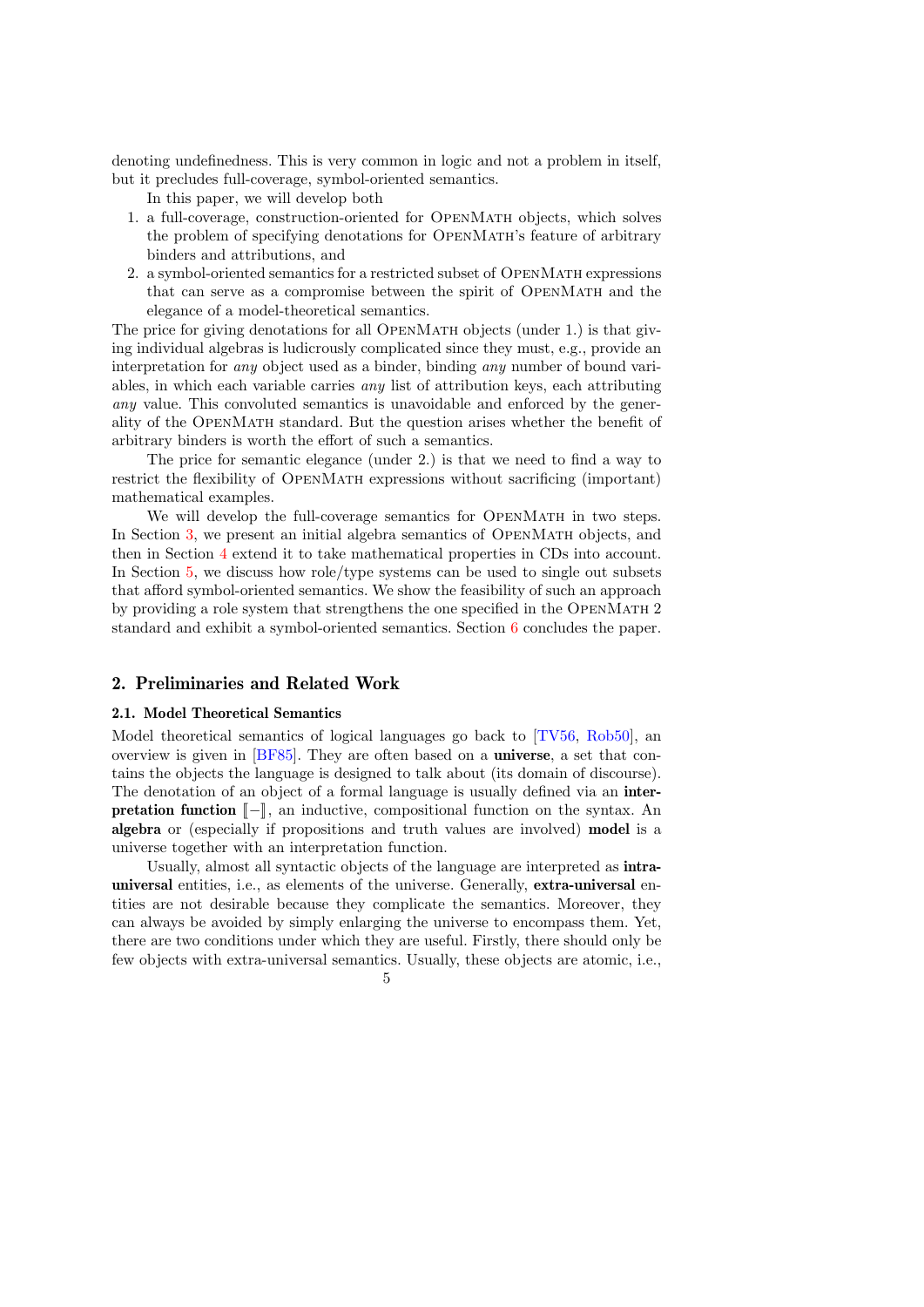certain symbols; if they are composed objects, they should be subject to a comparatively simple language. Secondly, adding them to the universe would substantially complicate the universe. This usually means extending all operations that must be defined for all elements of the universe, which can be very inconvenient.

For instance, in first-order logic, the function and predicate symbols are interpreted extra-universally as functions and relations on the universe. Similarly, the truth values, i.e., the denotations of propositions are extra-universal. This is tolerated because there are only finitely many and only atomic objects with extra-universal semantics. Moreover, keeping them out of the universe is desirable because it permits universes without functions.

A contrasting example is the semantics of higher-order logic (a logic based on the simply typed  $\lambda$ -calculus) [\[Chu40\]](#page-28-3). There the universe contains truth values and (arbitrary orders) of functions, so that functions and predicates can be treated intra-universally (at the cost of having a much more complicated universe). Moreover, by using higher-order abstract syntax, even the quantifiers can be treated intra-universally as predicates on predicates, and the only remaining language-level constructions with an extra-universal interpretation are application and  $\lambda$ -abstraction.

The interpretation function is defined by induction on the syntax. Thus, at the very least, an algebra must provide one (intra- or extra-)universal entity for each symbol declared in the signature. If the interpretation of complex objects is defined generically in terms of the interpretations of their components (i.e., ultimately in terms of the interpretations of the symbols), we speak of a symbol-oriented semantics. The above semantics for first- and higher-order logic are examples, the former using extra-universal interpretations of the symbols.

Alternatively, algebras may additionally provide extra-universal operations that determine how the interpretation of complex objects is obtained from the interpretation of their components. In that case, we speak of a construction-oriented semantics. In this case, the universe is usually so rich that these operations are the only extra-universal entities needed. Consequently, the universe of the algebras is more complex, but once given, all symbols of the signature can easily be interpreted intra-universally.

For example, a construction-oriented semantics for higher-order logic can be given based on applicative structures, which consist of a universe together with an application operator. Thus, the semantics of application can vary with the particular algebra. In categorical logic, this is taken to the extreme by searching for classes of categories that provide just enough structure to interpret all the constructions. For example, for higher-order logic, this leads to algebras based on arbitrary cartesian closed categories [\[LS86\]](#page-28-4).

## 2.2. Role and Type Systems

In a classified language, the syntactic objects are grouped into classes, algebras provide one universe for each syntactic class, and objects are interpreted as elements of the universe associated with their class. Often some objects belong to

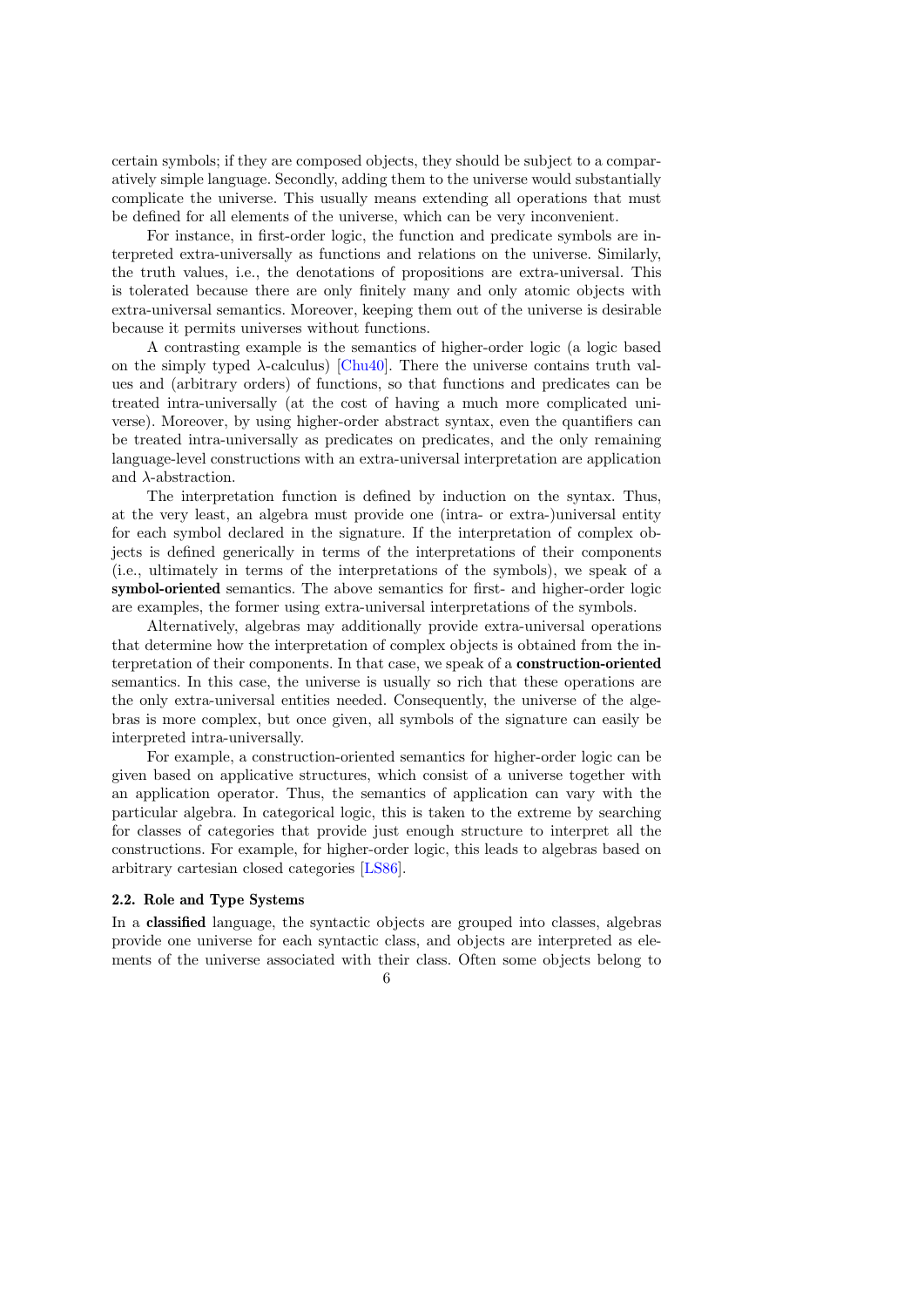no class (usually called ill-formed), which are not interpreted at all. We call the opposite case of a semantics with a single universe monolithic.

Classified languages are most common in type theory [\[WR13,](#page-28-5) [Chu40\]](#page-28-3), where the objects are classified by their type and algebras provide a different universe for every type.

A classified syntax can be achieved using role systems or type systems. Both assume a syntactic class assigned to each symbol (the symbol's role or type) and then extend this assignment to all objects. Moreover, objects in certain syntactic positions are constrained according to their role or type so that many objects become ill-formed. We speak of a role system if the syntactic classes are extraneous to the formal language and of a type system if they are themselves syntactic objects.

In order to discuss role and type system for OpenMath, we distinguish positive and negative systems. A negative system defines some objects to be illformed, e.g., objects with a certain role/type may be forbidden in certain positions. A positive system, on the other hand, defines some objects to be well-formed, e.g., only objects with a certain role/type may be allowed in a certain position. A positive system is a necessary requirement for a symbol-oriented semantics: For example, if the possible binders are positively known, the algebra can derive their semantics from the symbols occurring in the binder.

Furthermore, we distinguish universal and limited system. A universal system can be applied to all OPENMATH objects without loss of usability. A limited system applies to a subset of OpenMath objects or to a certain field of applications. In particular, any decidable type system limits attention to the decidable fragment of mathematics. For example, we might limit attention to the case where there is only one key (for type attributions) and only two objects permitted as binders (two symbols for  $\lambda$  and  $\Pi$ ).

These distinctions lead to a trade-off between the desirable properties of being positive and universal. Usually, role systems are relatively simple, making this trade-off easier. Type systems are usually much more fine-grained than role systems, and a positive and universal type system for OPENMATH is virtually impossible.

Role and Type Systems for OpenMath. In some languages, role/type systems can be strict enough to single out exactly the meaningful objects so that no undefined values are necessary in algebras. This is of course not possible for mathematics in general where meaningfulness is undecidable. Moreover, the design of OpenMath intentionally avoids a commitment to any particular type system. Still, both role and type systems have been given for OpenMath.

<sup>7</sup>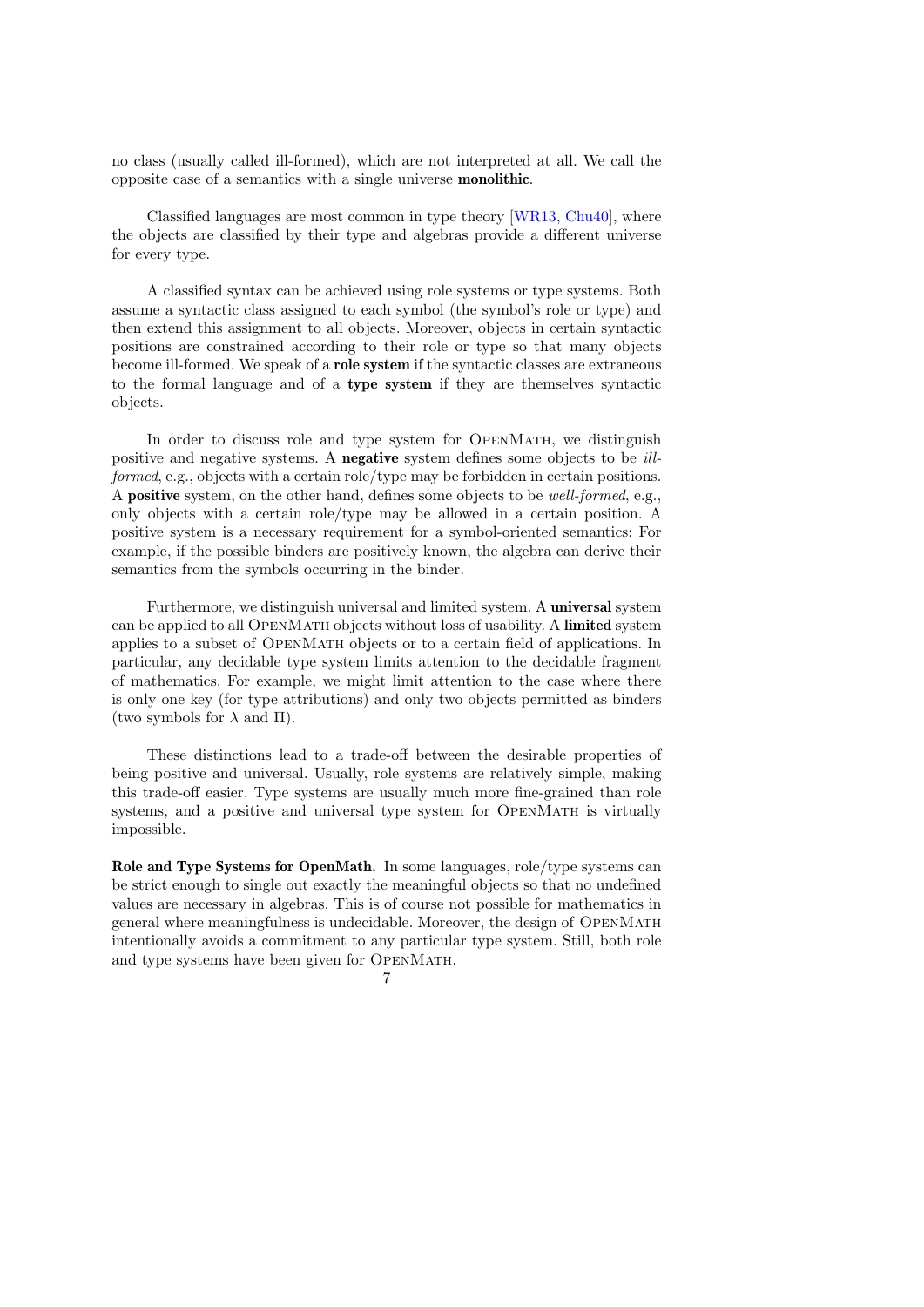The OPENMATH standard  $[BCC^+04]$  $[BCC^+04]$  already provides a role system. The possible roles are constant, application, binder, key. <sup>[1](#page-7-1)</sup> The role system is negative: OM objects are ill-formed if their head does not have the respective role. In particular, no restriction is imposed for symbols without role or for composed objects. (Thus, the effect is marginal because the role restriction can be circumvented altogether by wrapping a symbol in a non-semantic attribution which the standard guarantees does not change the semantics.) Therefore, the system is universal: If no roles are assigned, all objects are well-formed.

In [\[RK09\]](#page-28-6), we give a more fine-grained role system that uses arities for functions. The system is positive while being as universal as possible. For example, the default arity is that of a function with unlimited arity. Moreover, the binding objects are positively limited: The only permitted binders are symbols with that role and applications of such symbols to arguments.

Neither role system limits the bound variables of binding objects, which would be crucial for a symbol-oriented semantics.

In  $[Day99]$ , a simple type system is given. It is positive and intentionally limited to basic cases. It is essentially an extension of simple type theory with n-ary and associative-binary function arguments.

In [?], a stronger type system is given based on the calculus of constructions. It is also positive and limited – in particular, type checking is decidable – but much less limited than the above. It features all possible  $\Pi$ -types of the  $\lambda$ -cube as well as dependent product types. Attributions are limited to a single key for type attributions. Other binders than  $\Pi$ ,  $\lambda$ , and  $\Sigma$  are permitted, but these are considered abbreviations of the corresponding functions defined in terms of higherorder abstract syntax.

A similar type system based on categorial types is sketched in [\[Str04\]](#page-28-8). It uses a special key for type attributions and represents binding using higher-order abstract syntax. Keys are treated like binary functions.

# <span id="page-7-0"></span>3. A Construction-Oriented Semantics for OpenMath

We will now define a an algebraic semantic semantics for OpenMath objects building on ideas from [\[BBK04\]](#page-27-5). The difference to the situation there (giving a semantics for the simply typed  $\lambda$  calculus with a type of Booleans) is that OPEN-Math allows n-ary function application (rather than binary) arbitrary binding symbols (rather than just  $\lambda$ -abstraction), and arbitrary attributions (rather than just simple types), but only assumes  $\alpha$ -conversion (rather than  $\alpha\beta\eta$  conversion).

<span id="page-7-1"></span><sup>&</sup>lt;sup>1</sup>We do not cover the roles attribution and error here, which go beyond the fragment of OpenMath we consider; their treatment is analogous. Moreover, we write key instead of semantic – attribution for brevity.

<sup>8</sup>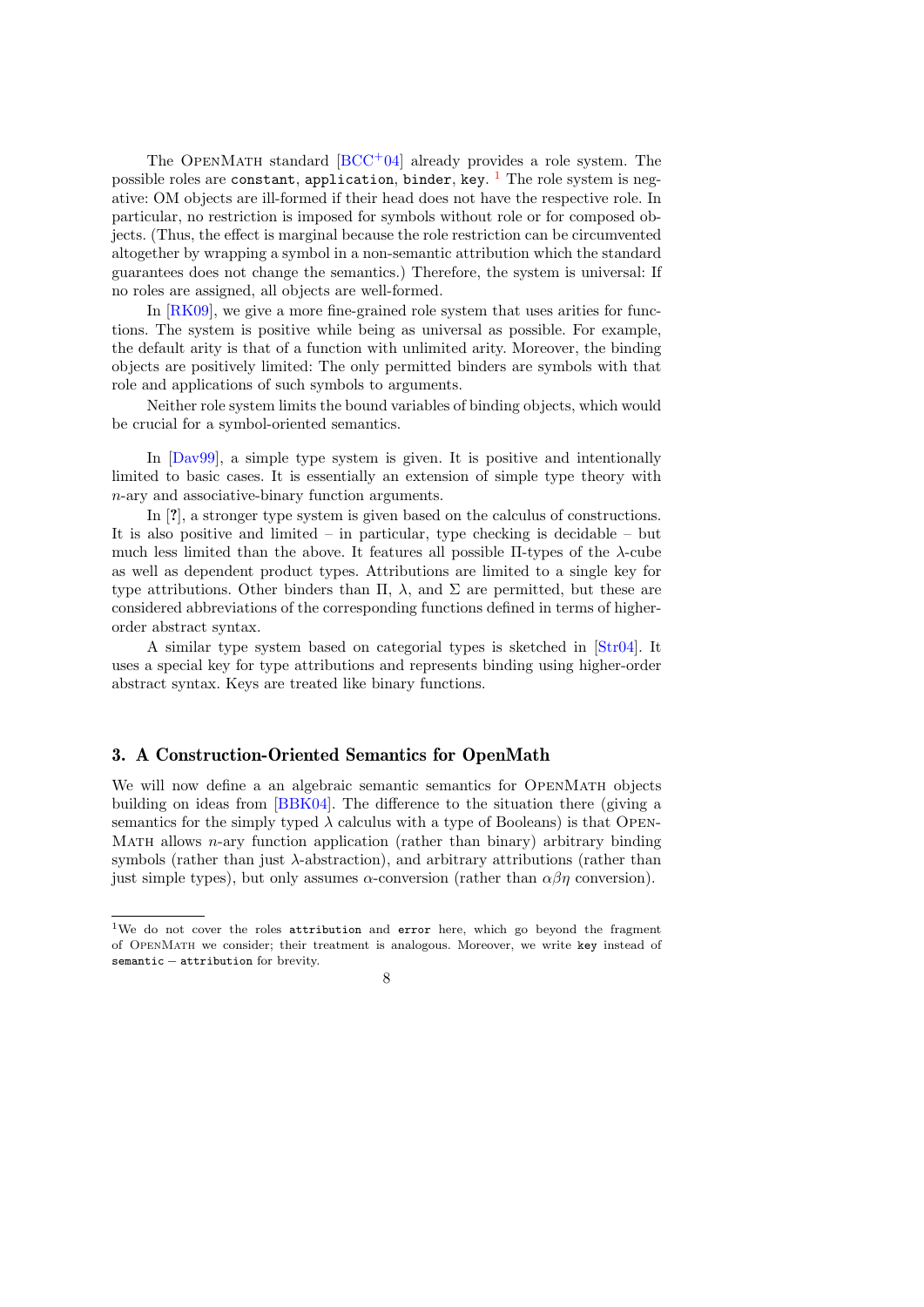## 3.1. Syntax

We start out by fixing an abstract syntax of "OM objects", which we will relate to OpenMath objects in Section [3.3.](#page-14-0) We will call the objects specified in Definition [9](#page-10-0) "abstract OM Objects" when we want to distinguish from the "standard OPENMATH objects" defined in the OPENMATH2 standard  $[BCC<sup>+</sup>04, section 2]$  $[BCC<sup>+</sup>04, section 2]$ .

Definition 1 (Symbols and Variables). In all of the following, we will assume the existence of two disjoint, countably infinite sets: a set Symbols of **symbols** and a set Variables of **variables**. Furthermore, we assume a set  $Keys \subseteq Symbols$  of **keys**.<sup>[2](#page-8-0)</sup>

As usual in formal languages we are a little more careful about the symbols and variables we use in the construction of complex objects. The notions of vocabularies and contexts help us do this:

Definition 2 (OM Vocabulary). An OM vocabulary is a set of symbols. For every OM vocabulary T, we denote by  $Symbols(T) := Symbols \cap T$  the set of symbols of T and by  $Keys(T) := Keys \cap T$  the set of keys of T.

**Definition 3 (OM Context).** An OM context C is an *n*-tuple of variables which we will write as  $\langle x_1, \ldots, x_n \rangle$ . We will use + for tuple concatenation and ∈ for tuple membership.

**Definition 4 (OM Objects).** Let T be an OM vocabulary. The set  $O(T, C)$  of **OM objects** over  $T$  in context  $C$  is the smallest set closed under the following operations

- <span id="page-8-2"></span>1. if  $s \in \mathit{Symbols}(T) \setminus \mathit{Keus}(T)$ , then  $\mathbb{S}(s) \in O(T, C)$ ,
- 2. if  $x \in C$ , then  $\mathbb{V}(x) \in O(T, C)$ ,
- 3. if  $f, o_1, \ldots, o_n \in O(T, C)$  for  $n > 0$ , then  $\mathbb{A}(f, o_1, \ldots, o_n) \in O(T, C)$ ,
- <span id="page-8-1"></span>4. if  $b \in O(T, C), X_1, \ldots, X_n \in AttVar(T, C)$  for  $n \geq 0$ , and  $o \in O(T, C')$  where  $C' = C + \langle varname(X_1), \ldots, varname(X_n) \rangle$ , then  $\mathbb{B}(b, [X_1, \ldots, X_n], o) \in$  $O(T, C),$
- 5. if  $o \in O(T, C)$ ,  $k \in Keys(T)$ , and  $v \in O(T, C)$ , then  $\mathbb{K}(o|k := v) \in O(T, C)$ .

Here **attributed variables** are defined by:  $o \in AttVar(T, C)$ , iff  $o = V(x)$  for some  $x \in C$  or  $o = \mathbb{K}(o'|k := v) \in O(T, C)$  for some  $o' \in AttVar(T, C)$ . We call OM objects in the empty context ground. The name of an attributed variable is defined by varname( $\mathbb{K}(o'|k := v)$ ) = varname( $o'$ ) and varname( $\mathbb{V}(x)$ ) = x.

Note that in contrast to the OPENMATH2 standard we only consider "unary" attributions that associate an object with a single key/value pair. This allows us to build the "flattening of attributions" into the abstract representation of OM Objects. We can regain the syntactic structure of OpenMath2 objects by introducing n-ary attributions as an abbreviation for nested attributions:  $\mathbb{K}(o|k_1 :=$  $v_1, \ldots, k_n := v_n) = \mathbb{K}(\mathbb{K}(o|k_1 := v_1)|k_2 := v_2, \ldots, k_n := v_n)$  for  $n \geq 2$ . With this

<span id="page-8-0"></span><sup>&</sup>lt;sup>2</sup>This is assumption strictly for convenience in theory development; actually the determination of a symbol being a key is made by ascribing the role "semantic-attribution" in an OpenMath content dictionary. When we align content dictionaries with vocabularies in Definition [14,](#page-14-1) we make sure that the CD roles are respected.

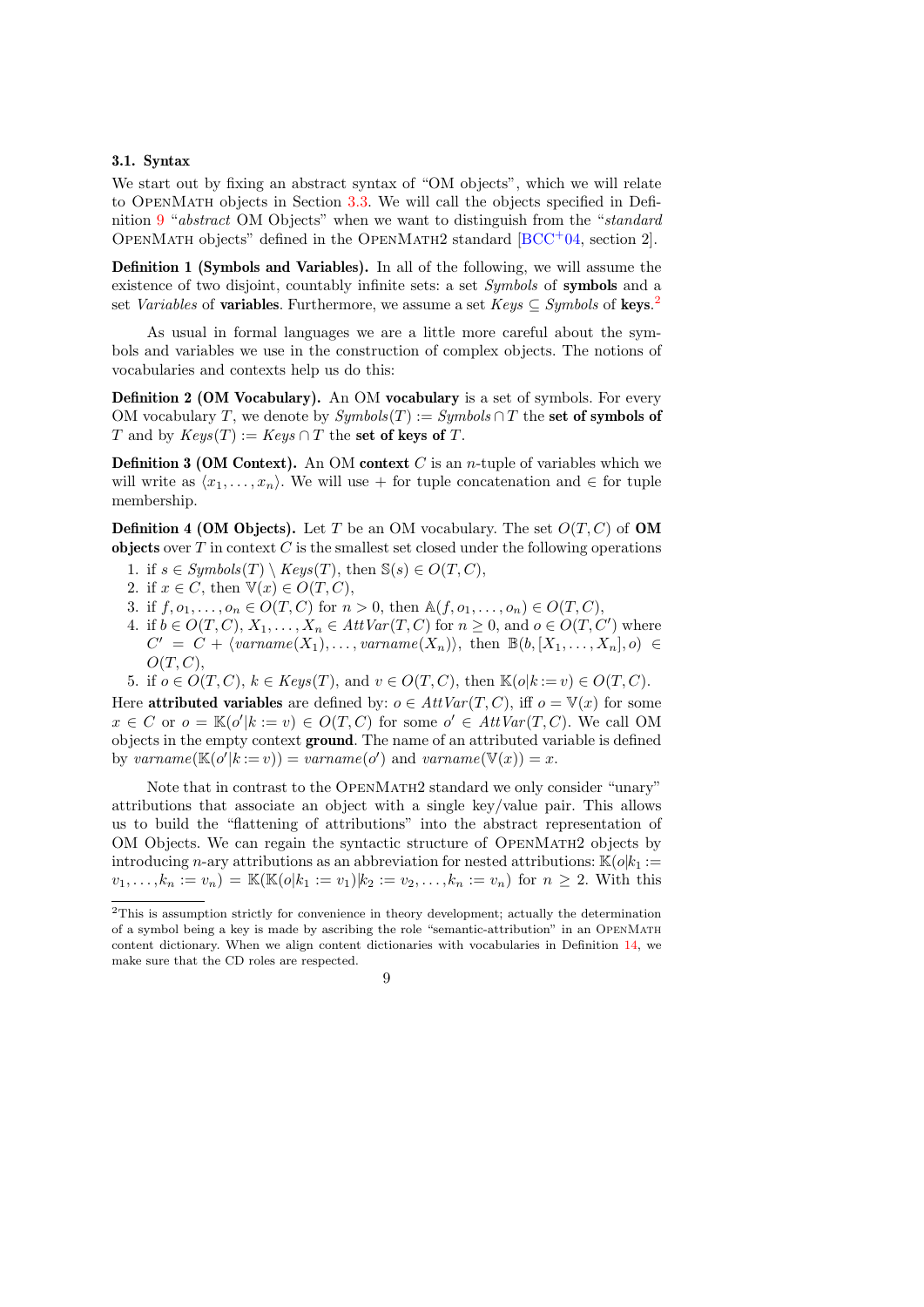trick<sup>[3](#page-9-0)</sup> we have fully covered the requirement of "attribution flattening equivalence" required in the OPENMATH standard.

Case  $4$  of Def.  $9$  reveals an underspecification in the OPENMATH standard: The standard does not specify whether a bound variable may occur in the attributions of itself or of other variables bound by the same binder. Our definition requires  $X_i \in AttVar(T, C)$ , i.e., no variable may occur in any variable's attribution. While this a perfectly reasonable choice, others are possible. For example,  $X_i \in AttVar(T, C + \langle varname(X_1), \ldots, varname(X_{i-1}) \rangle)$  permits every variable to occur in attributions of later variables. That can be useful to merge nested binding objects all binding with the Π-binder of dependent type theory into a single binding object.  $X_i \in AttVar(T, C')$  permits variables to occur in each other's attributions, which permits to represent mutually recursive let bindings.

In Case [4,](#page-8-1) one should also note that OPENMATH permits bindings with 0 bound variables. These degenerate to unary functions.

Let us fortify our intuition with an example which will use throughout the paper; we focus on binding objects, since they are the most problematic case:

<span id="page-9-2"></span>**Example 1.** The untyped universal quantification  $\forall x.x = x$  is represented as  $\mathbf{U} =$  $\mathbb{B}(\mathbb{S}(\forall), [\mathbb{V}(x)], \overline{x=x})^4$  $\mathbb{B}(\mathbb{S}(\forall), [\mathbb{V}(x)], \overline{x=x})^4$ , where  $\forall$  is a symbol. To show the interaction of attribution and binding, we use a typed identity function represented as a  $\lambda$ -abstraction:  $\lambda x : \iota \to \iota.x$  is represented as  $\mathbf{L} = \mathbb{B}(\mathbb{S}(\lambda), [\mathbb{K}(\mathbb{V}(x)|\tau := \lceil \iota \to \iota \rceil)], \mathbb{V}(x)).$  We have  $\mathbf{U} \in O(\{\forall,=\},\langle\rangle)$  and  $\mathbf{L} \in O(T,\langle\rangle),$  where  $T = \{\lambda,\tau,\iota,\rightarrow\}$  and  $Keys(T) = \{\tau\}.$ 

The use of attributed variables in binders can lead to a somewhat awkward notations when accessing the keys and attributions present in abstract binding objects. Therefore, we use the auxiliary definition of binding signatures in the technical developments below. Intuitively, an OM binding object has binding signature  $\sigma$  if it binds  $l(\sigma)$  variables where the *i*-th variable has  $d^{i}(\sigma)$  attributions.

Definition 5 (Binding Signature). A binding signature  $\sigma$  consists of

- a natural number  $l(\sigma)$  (the **length** of  $\sigma$ ),
- natural numbers  $d^1(\sigma)$ , ...,  $d^n(\sigma)$  (the **depth of**  $\sigma$  **at** *i*).

We denote by  $\overline{\sigma}$  the set of pairs  $\langle i, j \rangle \in \mathbb{N} \times \mathbb{N}$  where  $1 \leq i \leq l(\sigma)$  and  $1 \leq j \leq d^{i}(\sigma)$ .

Definition 6 (Abbreviated Binding Notation). If  $\sigma$  is a binding signature with length n,  $b \in O(T, C)$ , and  $K : \overline{\sigma} \to Keys(T)$  and  $V : \overline{\sigma} \to O(T, C)$ , as well as  $o \in O(T, C + \langle x_1, \ldots, x_n \rangle)$ , then we write

$$
\mathbb{B}(b[x_1,...,x_n|K:=V].o) \text{ for } \mathbb{B}(b,[X_1,...,X_n],o) \in O(T,C)
$$
  
where  $X_i = \mathbb{K}(\mathbb{V}(x_i)|K(i,1):=V(i,1),...,K(i,d^i(\sigma)):=V(i,d^i(\sigma))).$ 

<span id="page-9-1"></span><span id="page-9-0"></span><sup>&</sup>lt;sup>3</sup>In fact we propose to follow this path in the next version of the OPENMATH standard as it simplifies the presentation. Note that we are only talking about (standard) OpenMath objects, not their XML or binary encodings, where n-ary attributions make sense for notational convenience. <sup>4</sup>Here and throughout the paper we will use boxed mathematical formulae to gloss OPENMATH objects (encoded, abstract, or standard); we assume that this distinction is either meaningless or clear from the context. Here,  $x = x$  stands for  $\mathbb{A}(\mathbb{S}(-), \mathbb{V}(x), \mathbb{V}(x))$ .

<sup>10</sup>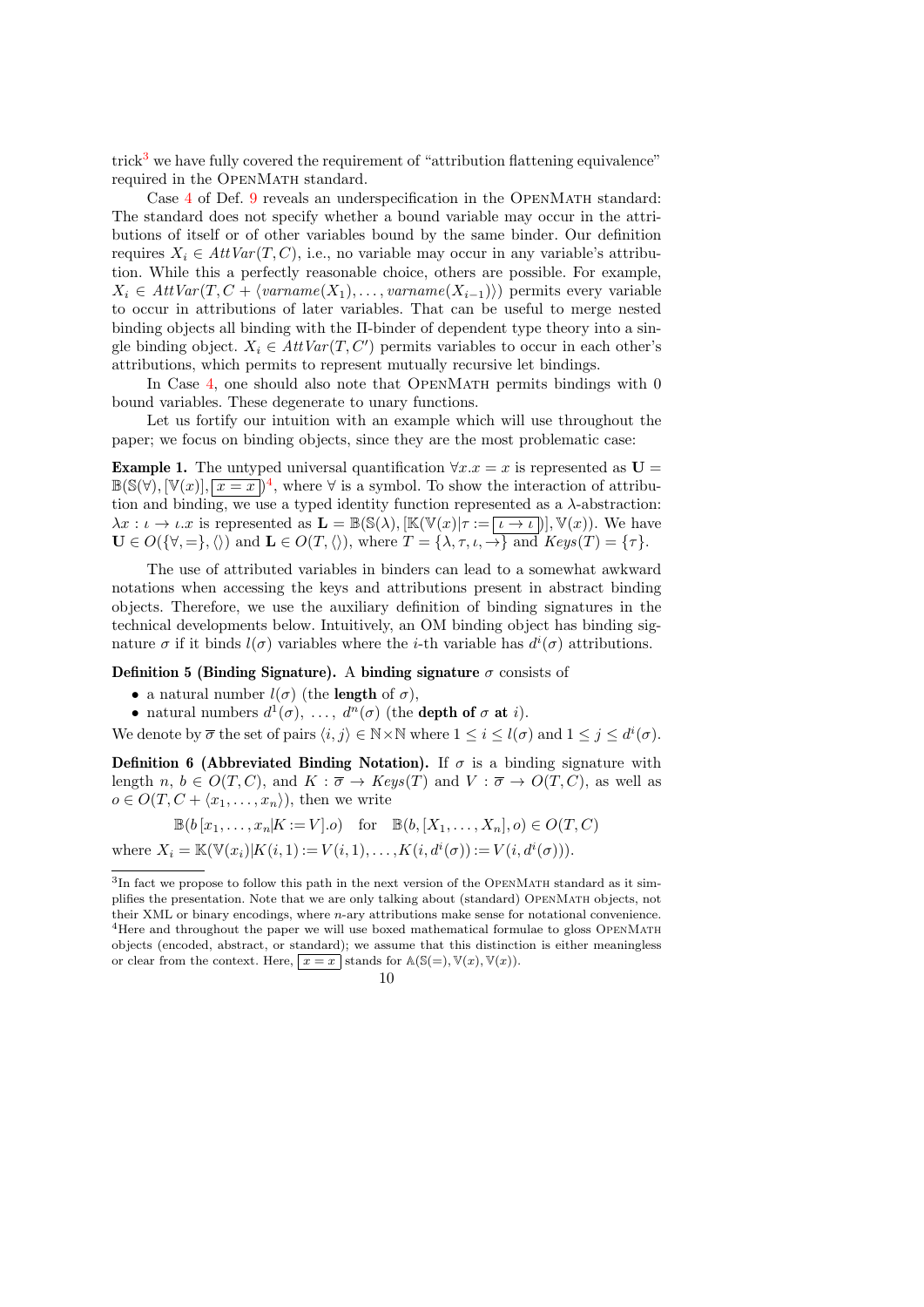<span id="page-10-1"></span>**Example 2 (Continuing Example [1\)](#page-9-2).** In the abbreviated syntax  $\forall x.x = x$  is represented as  $\mathbf{U} := \mathbb{B}(\mathbb{S}(\forall) [x | \emptyset := \emptyset] \cdot \overline{x = x}]$  and  $\lambda x : \iota \to \iota.x$  as  $\mathbf{L} := \mathbb{B}(\mathbb{S}(\lambda) [x | K := \emptyset] \cdot \overline{x}$  $V(\mathbb{V}(x))$ , where in the latter case

- $l(\sigma) = 1$  and  $d^1(\sigma) = 1$ , and therefore  $\overline{\sigma} = \{ \langle 1, 1 \rangle \}$
- $K = \{(1, 1) \mapsto \tau\}$  and  $V = \{(1, 1) \mapsto \lceil \iota \to \iota \rceil\}$

Clearly, every OM object of the form  $\mathbb{B}(b, [X_1, \ldots, X_n], o)$  can be written uniquely as an expression of the form  $\mathbb{B}(b[x_1,\ldots,x_n|K:=V].o)$ , and we will use the latter notation in the future and abbreviate  $\mathbb{B}(b[x_1,\ldots,x_n|\varnothing:=\varnothing].o)$  with  $\mathbb{B}(b[x_1,\ldots,x_n].o).$ 

**Definition 7 (Substitution).** For  $o \in O(T, \langle x_1, \ldots, x_n \rangle)$ , we denote by  $Subs(o)$  the function that maps  $\langle o_1, \ldots, o_n \rangle$  to the object arising from o by substituting all free occurrences of  $x_i$  with  $o_i$ .

Because the definition of substitution application is straightforward and wellknown, we omit it, and only mention one technical detail regarding the shadowing of bound variables: In the degenerate case of a binding  $\mathbb{B}(b[x_1,\ldots,x_n|K:=V].o)$ with  $x_i = x_j$  for some  $i < j$ , the OPENMATH standard defines that  $x_i$  is shadowed by  $x_j$ , i.e., free occurrences of  $x_i = x_j$  in o refer to  $x_j$ .

**Definition 8 (** $\alpha$ **-Equality).** Two objects are said to be  $\alpha$ -equal iff they arise from one another by renaming bound variables.  $\equiv_{\alpha}$  denotes the induced equivalence relation, and  $[o]_{\alpha}$  denotes the equivalence class of o.

Finally, we define the head of an OM object as follows:

<span id="page-10-0"></span>**Definition 9 (OM Objects).** The head of an OM object  $o$  is

- $o$  if  $o$  is a symbol or variable,
- f if  $o = \mathbb{A}(f, o_1, \ldots, o_n)$ ,
- *b* if  $o = \mathbb{B}(b, [X_1, ..., X_n], o'),$
- k if  $o = \mathbb{K}(o'|k := v)$ .

## 3.2. Semantics

In the following, we will use use the notation  $\Lambda x \in A.f(x)$  for the set-theoretical function defined by  $\{\langle x, f(x)\rangle : x \in A\}$ . A may be omitted if it is clear from the context. We also write  $B^A$  for the set of functions from A to B.

# <span id="page-10-2"></span>**Definition 10 (OM Algebra).** Let T be an OM vocabulary. An **OM algebra**  $A$  over T consists of

- 1. a set  $U := U^A$  called the **universe of discourse**
- 2. a family of sets  $R_n^A \subseteq U^{(U^n)}$  for  $n \geq 1$ ; we also define  $R_0^A = U$ ,
- 3. an element  $s^A \in U$  for every  $s \in Symbols(T) \setminus Keys(T)$ ,
- 4. a family of mappings  $\mathbb{Q}_n^A: U \times U^n \to U$  for  $n \geq 1$ ,
- 5. a family of mappings  $\beta_K^A: U \times U^{\overline{\sigma}} \times R^A_{l(\sigma)} \to U$  for every binding signature  $\sigma$  and mapping  $K : \overline{\sigma} \to Keys(T)$ ,
- 6. a family of mappings  $\alpha_k^A: U \times U \to U$  for every  $k \in Keys(T)$ .

11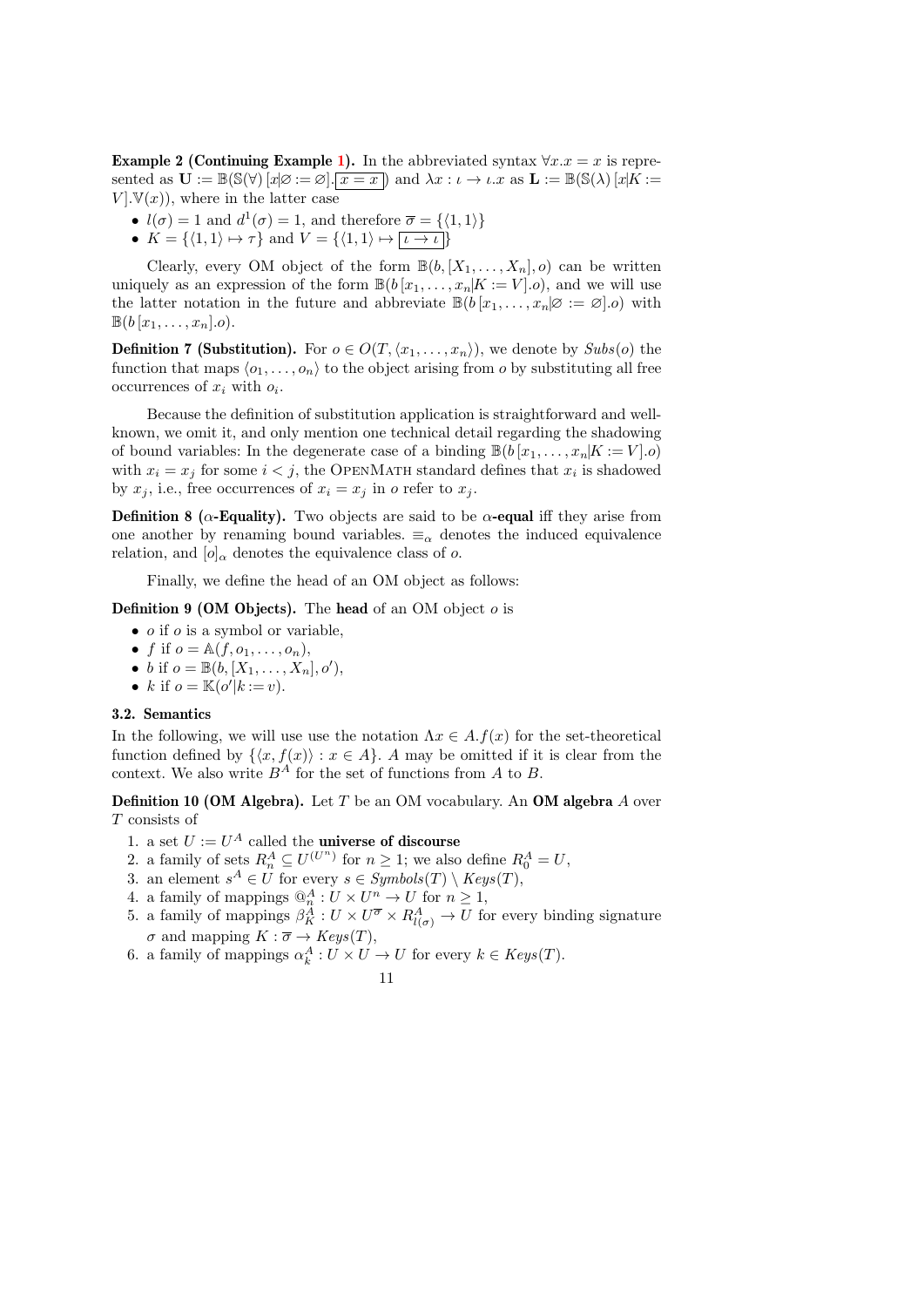$s^A$  interprets the symbols intra-universally, and  $\mathbb{Q}^A$ ,  $\beta^A$ , and  $\alpha^A$  are extrauniversal operations that yield a construction-oriented interpretation function. The sets  $R_n^A$  are special. Because OPENMATH permits arbitrary expressions as binders, it is not possible to define the interpretation of every binder separately as is common in both first-order and higher-order settings. Instead, we need to model variable binding explicitly in the semantics. Syntactically, binders are operators that take terms with free variables as arguments. It is well-understood in higher-order logic and type theory that terms with n free variables can be modeled as  $n$ -ary functions on the universe. Thus, we interpret binders as operators taking functions as arguments. These come from the  $R_{l(\sigma)}^{A}$  in the third argument of  $\beta$  operator (note that  $l(\sigma) = n$  here). The functions from  $\overline{\sigma}$  to  $U^A$  in the second argument are used for dealing with the keys of the attributed variables.

Since we can always write a binder like  $\mathbb{B}(b[x], \mathbb{V}(x))$ , the set  $R_1^A$  should at least contain the identity function. However, putting  $R_n = U^{(U^n)}$  would be too big in general because only some of these functions actually arise from the interpretation of terms with free variables. Since the interpretation of these terms depends on A itself, we permit an arbitrary set  $R_n^A$  here and leave it to Def. [12](#page-11-0) to sort out when an OM algebra is well-defined.

**Definition 11 (Assignment).** Let A be an OM Algebra over T, and let C be an OM context with *n* variables. An A-assignment  $\varphi$  for C is a tuple in  $(U^A)^n$ . We denote the assignment  $\langle \varphi_1, \ldots, \varphi_n, u \rangle$  for  $C + \langle x \rangle$  by  $\varphi, u$ .

<span id="page-11-0"></span>**Definition 12 (Interpretation).** Let A be an OM Algebra over T, and let  $\varphi$  be an A-assignment for a context C. The **interpretation**  $[\![o]\!]_\\\varphi^A$  of  $o \in O(T, C)$  in A under  $\varphi$  is defined as follows:

- 1.  $[\mathbb{S}(s)]_{\varphi}^{A} = s^{A},$ <br>  $\mathbb{S}^{I}(\mathbb{S}(s))$   $\mathbb{S}^{A}$
- 2.  $[\mathbb{V}(x_i)]_{\varphi}^A = \varphi_i,$
- 3.  $[\mathbb{A}(f, o_1, \ldots, o_n)]_q^A = \mathbb{Q}_q^A([\![f]\!]_q^A, \langle [o_1]\!]_q^A, \ldots, [o_n]\!]_q^A\rangle),$
- 4.  $[\mathbb{B}(b[x_1, \ldots, x_n|K := V].\rho)]_q^A = \beta_K^A([\![b]\!]_q^A, \mathcal{V}, \mathcal{F})$  where
	- (a)  $\sigma$  is the binding signature of the binding (which must have length n), (b)  $\mathcal{V} = \Lambda p \in \overline{\sigma} \cdot [V(p)]_{\varphi}^A,$
- (c)  $\mathcal{F} = \Lambda u \in (U^A)^n \cdot [\![\![o]\!]_{\phi, u_1, ..., u_n}^A$ <br>
5.  $[\![\mathbb{K}(o|k := v)]\!]_{\varphi}^A = \alpha_k^A([\![o]\!]_{\varphi}^A, [\![v]\!]_{\varphi}^A).$

Whether the case for bindings is well-defined, depends on the sets  $R_n^A$ . We call A well-defined if  $\Lambda u \in (U^A)^n \cdot [o]_{\varphi, u_1, ..., u_n}^A \in R_n^A$  for all  $C, n, o \in O(T, C)$ , and all assignments  $\varphi$  for  $C$ assignments  $\varphi$  for C.

<span id="page-11-1"></span>Example 3 (Continuing Example [2\)](#page-10-1). To interpret U we use an OM Algebra A with

12

1. 
$$
U^A := \mathbb{N} \cup \{q, e, t, f, \bot\}
$$
  
\n2.  $R_n^A = U^{(U^n)}$ ,  
\n3.  $\forall^A := q$  and  $=^A := e$ ,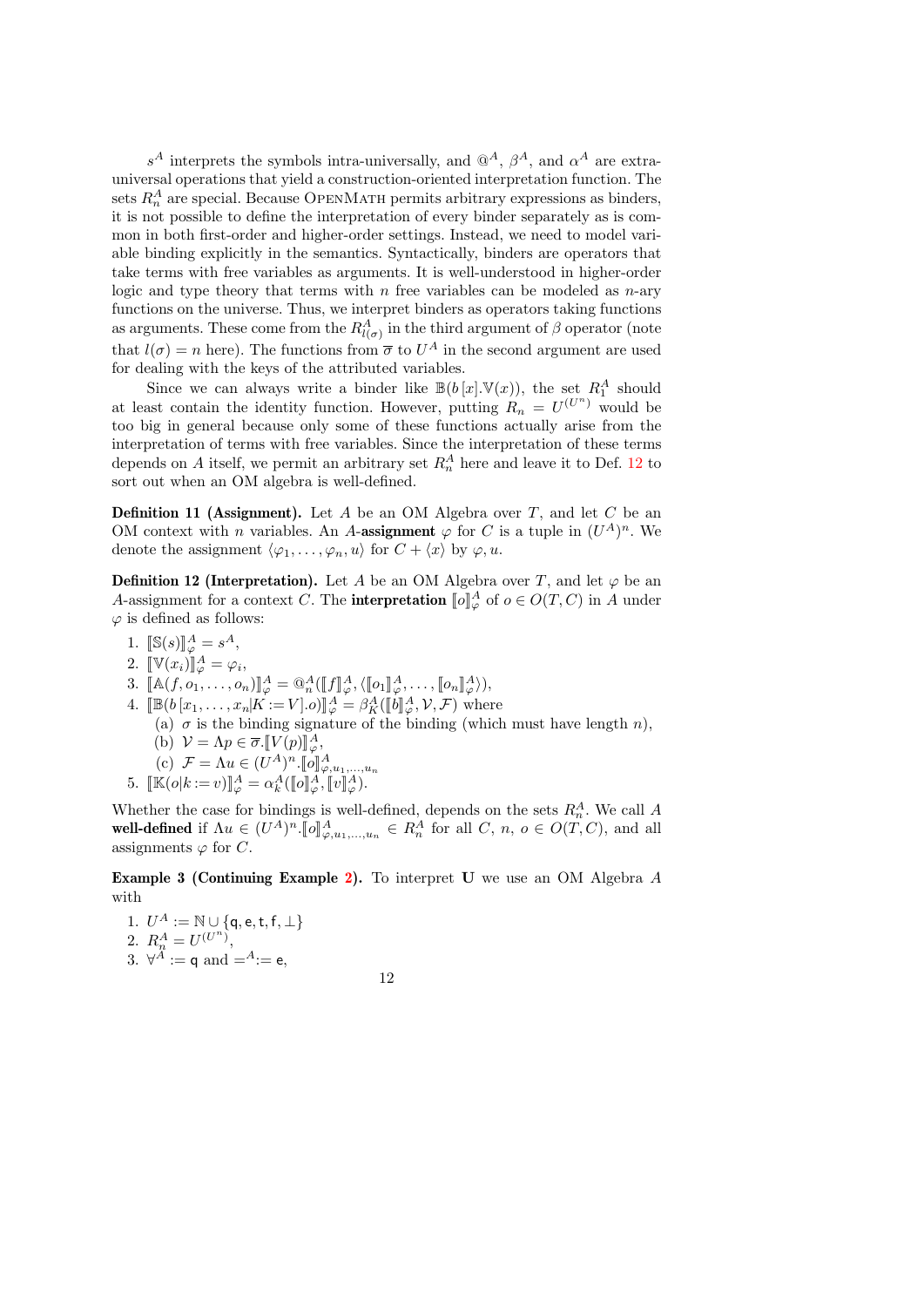- 4.  $\mathbb{Q}_2^A(\mathsf{e}, u, v) = \mathsf{t} \text{ if } u = v; \mathbb{Q}_2^A(\mathsf{e}, u, v) = \mathsf{f} \text{ if } u \neq v; \text{ and } \mathbb{Q}_n^A(u, \langle u_1, \ldots, u_n \rangle) = \bot$ otherwise.
- 5.  $\beta_{\varnothing}^A(q,\varnothing,\mathcal{F}) =$  t if  $\mathcal{F}(u) =$  t for all  $u \in \mathbb{N}$ ;  $\beta_{\varnothing}^A(q,\varnothing,\mathcal{F}) =$  f if  $\mathcal{F}(u) =$  f for some  $u \in \mathbb{N}$ ; and  $\beta_K^A(u, \langle x_1, \ldots, x_n \rangle, \mathcal{F}) = \bot$  otherwise.

Note that we only specify the parts of the algebra we actually need for our example, all others can be picked arbitrarily. If we want to evaluate  $|\forall x.x = x|$  in A, recall that  $\overline{\sigma} = \varnothing$  and thus  $\mathcal{V} = \Lambda p \in \overline{\sigma}$ .  $[\![\varnothing(p)]\!]_{\varnothing}^A = \varnothing$ , so we have

$$
[\![\mathbf{U}]\!]_{\varnothing}^A = [\![\mathbb{B}(\mathbb{S}(\forall)[x].\underline{x=x}])]\!]_{\varnothing}^A = \beta_{\varnothing}^A(\mathsf{q},\varnothing,\mathcal{F})
$$

where  $\mathcal{F} = \Lambda u \in U^A \cdot \mathbb{R} \mathbb{Z} \mathbb{Z}^d$ , So  $\mathbb{U} \mathbb{R}^A \neq \mathbf{t}$ , iff  $\mathcal{F}(u) = \mathbf{t}$  for all  $u \in \mathbb{N}$ . But observe that we have  $\mathcal{F}(u) = [\mathbb{A}(\equiv, \mathbb{V}(x), \mathbb{V}(x))]_{(u)}^A = \mathbb{Q}_2^A(\mathsf{e}, \langle u, u \rangle) = \mathsf{t}$  by definition, and thus  $[\![\mathbf{U}]\!]_2^A = \mathsf{t}$  as expected.

Extending A to an interpretation of the  $\lambda$ -binder is more complicated because we have to commit to a type theory.

**Example 4 (Continuing Example [2\)](#page-10-1).** We extend  $U^A$  so that it contains all function sets that can be formed from the natural numbers, i.e.,  $\mathbb{N}^{\mathbb{N}} \mathbb{N}^{(\mathbb{N}^{\mathbb{N}})}$ ,  $(\mathbb{N}^{\mathbb{N}})^{\mathbb{N}}$  and so on, as well as the functions they contain. We call this set N ∗∗. For this to be useful, we should also extend our vocabulary with symbols  $\iota$  and  $\rightarrow$ . We put

- 1.  $U := \mathbb{N}^{**} \cup \{1, p, \perp\}$
- 2.  $R_n^A = U^{(U^n)}$ ,
- 3.  $\lambda^{\tilde{A}} = I$ ,  $\iota^A = \mathbb{N}$ , and  $\rightarrow^A = \mathsf{p}$ , and
- 4. interpret  $\mathbb{Q}_2^A(\mathsf{p},\langle u,v\rangle)$  as the set of functions from v to u if u and v are sets and as  $\perp$  otherwise. Furthermore, we put  $\mathbb{Q}_1^A(f,\langle u \rangle) = f(u)$  whenever function application is defined. We put  $\mathbb{Q}^A(f,\langle u_1,\ldots,u_n\rangle) = \bot$  otherwise.
- 5. Then for  $\bar{\sigma} = \{ \langle 1, 1 \rangle \}, K = \{ \langle 1, 1 \rangle \mapsto \tau \},\$ we can put  $\beta_K^A(\mathbf{l}, \mathcal{V}, \mathcal{F})$  to be the function  $\Lambda u \in \mathcal{V}(\langle 1,1\rangle) \cdot \mathcal{F}(u)$ . We put  $\beta_L^A(u, \mathcal{V}, \mathcal{F}) = \bot$  in all other cases. 6.  $\alpha_{\tau}^{A}(u,v) = u.$

Then we can interpret  $\left[\lambda x : \iota \to \iota.x\right]$  as follows. We have  $\llbracket L \rrbracket_{\varnothing}^A = \llbracket \mathbb{B}(\mathbb{S}(\lambda) \left[x|K := \iota X \right] \vee \mathbb{S}(\lambda) \right]$  $[V].\mathbb{V}(x))]_{{\mathcal{S}}}^A = \beta_K^A(I, \mathcal{V}, \mathcal{F})$  where

•  $V = \Lambda p \in \{(1, 1)\} \cdot [[V(p)]]_{\infty}^{A} = \Lambda p \in \{(1, 1)\} \cdot [[\ell \rightarrow \ell]]_{\infty}^{A} = \{(1, 1) \mapsto \mathbb{N}^{\mathbb{N}}\},$ •  $\mathcal{F} = \Lambda u \in U. [\![\mathbb{V}(x)]\!]_{(u)}^A = \Lambda u \in U. u$ 

And thus, we evaluate  $\beta_K^A(1, \mathcal{V}, \mathcal{F})$  as the identity function on  $\mathbb{N}^{\mathbb{N}}$  as expected.

A simple induction over the construction of OpenMath objects in Definition [9](#page-10-0) using the respective clauses in Definition [12](#page-11-0) gives us an OpenMath version of the well-known

Lemma 1 (Substitution Value Lemma). If  $o \in O(T, C + \langle x \rangle)$  and  $o' \in O(T, C)$ , then  $\llbracket [x/o']o \rrbracket_{\varphi}^A = \llbracket o \rrbracket_{\varphi, [\llbracket o' \rrbracket_{\varphi}^A]}^A$ 

This in turn can be specialized in the usual way to obtain:

<span id="page-12-0"></span>Corollary 1 (Soundness of  $\alpha$ -Equality). If  $o \equiv_{\alpha} o'$  then  $[\![o]\!]_{\varphi}^A = [\![o']\!]$ l<br>I  $^A_\varphi.$ 13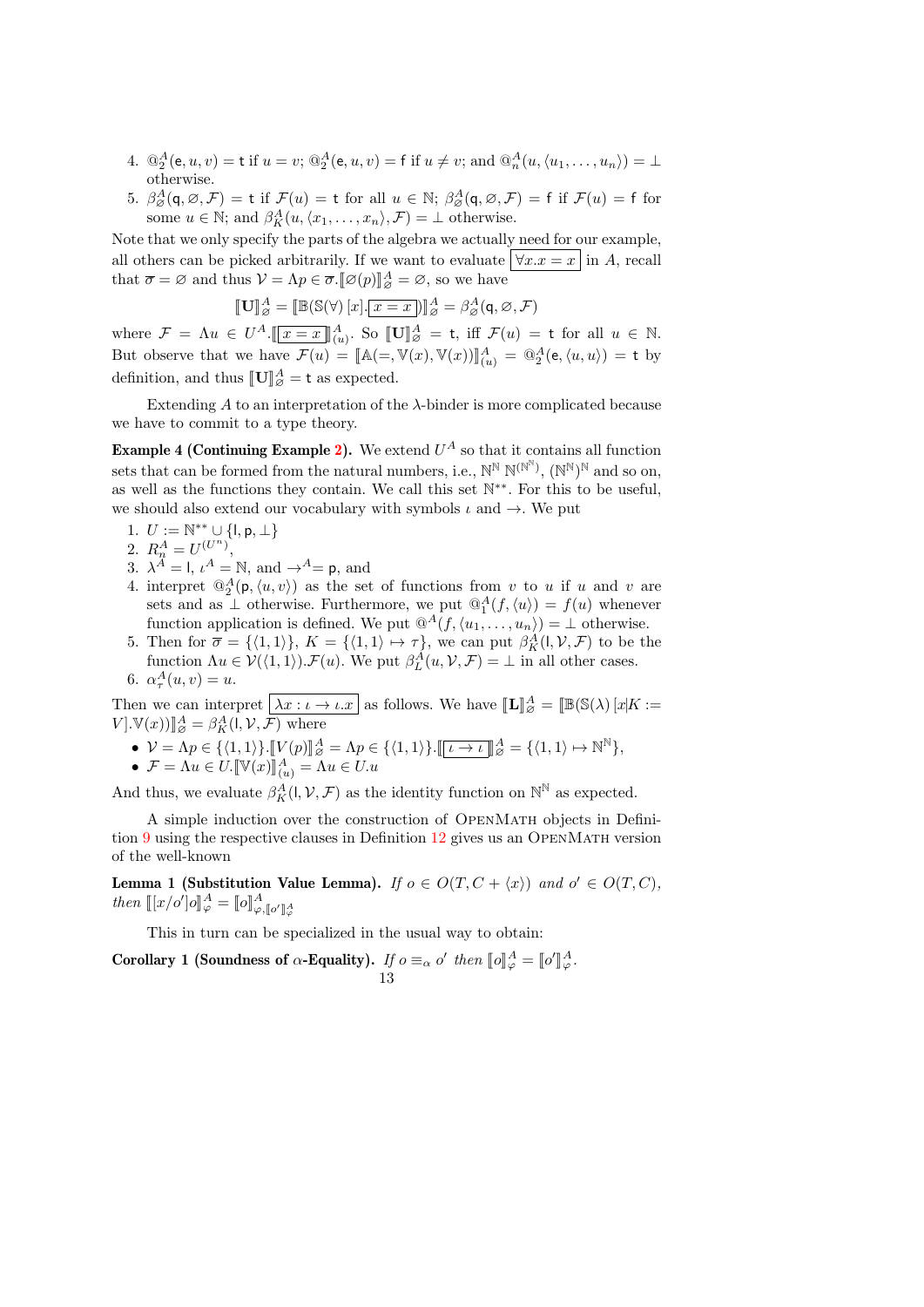So we have shown that OM algebras form a model class for OPENMATH objects. We will now show that they characterize them up to isomorphism. For that we need to consider initial models, which will function as canonical representatives in this model class.

**Definition 13 (Free OM Algebra).** Let  $T$  be an OM vocabulary. Then the free OM algebra  $I := I(T)$  over T is defined as follows.

- 1.  $U^I = O(T, \varnothing) /_{\equiv_{\alpha}},$  i.e. the quotient set of the ground OPENMATH objects modulo  $\alpha$ -conversion.
- 2.  $R_n^I$  is the set of functions  $\overline{Subs(o)}$  for  $o \in O(T, \langle x_1, \ldots, x_n \rangle)$ , which are defined as follows:  $\overline{Subs(o)}(\langle [o_1]_{\alpha}, \ldots, [o_n]_{\alpha})\rangle = [Subs(o)\langle o_1, \ldots, o_n\rangle]_{\alpha}$ .
- 3.  $s^I = [\mathbb{S}(s)]_{\alpha}$ ,
- 4.  $\mathbb{Q}_n^I([f]_\alpha,\langle [o_1]_\alpha,\ldots,[o_n]_\alpha\rangle) = [\mathbb{A}(f,o_1,\ldots,o_n)]_\alpha,$
- 5. for a binding signature  $\sigma: \beta_K^I([b]_\alpha, V, \mathcal{F}) = [\mathbb{B}(b[x_1, \ldots, x_n | K := V].\sigma)]_\alpha$  where •  $V = \Lambda p \in \overline{\sigma} \cdot v_p$  for some  $v_p \in V(p)$ ,

• 
$$
o \in O(T, \langle x_1, \ldots, x_n \rangle)
$$
 is some object such that  $Subs(o) = \mathcal{F}$ .  
6.  $\alpha_k^I([o]_\alpha, [v]_\alpha) = [\mathbb{K}(o|k := v)]_\alpha$ .

**Lemma 2.**  $I(T)$  is well-defined.

Proof. We need to show several well-definedness conditions.

- $R_n^A$ :  $\overline{Subs(o)}$  is well-defined because substituting ground  $\alpha$ -equivalent objects for the free variables of  $o$  yields  $\alpha$ -equivalent objects.
- $\mathbb{Q}_n^I$ : If  $f \equiv_\alpha f', o_1 \equiv_\alpha o'_1, \ldots, o_n \equiv_\alpha o'_n$ , then  $\mathbb{A}(f, o_1, \ldots, o_n) \equiv_\alpha \mathbb{A}(f', o'_1, \ldots, o'_n)$ . This follows directly from the definition of  $\alpha$ -equivalence.
- $\beta_K^I$ : If  $b \equiv_\alpha b'$ ,  $v_p \equiv_\alpha v'_p$  for all  $p \in \overline{\sigma}$ , then there exists an  $o \in O(T, \langle x_1, \ldots, x_n \rangle)$ such that  $\overline{Subs(o)} = \mathcal{F}$ , and for two such  $o, o'$  we have that

$$
\mathbb{B}(b[x_1,\ldots,x_n|K:=\Lambda p.v_p].o) \equiv_\alpha \mathbb{B}(b'[x_1,\ldots,x_n|K:=\Lambda p.v'_p].o').
$$

The existence follows from the definition of  $R_n^I$ . The  $\alpha$ -equivalence holds because non- $\alpha$ -equivalent objects induce non- $\alpha$ -equivalent substitution functions.

 $\alpha_k^I$ : If  $o \equiv_\alpha o'$  and  $v \equiv_\alpha v'$ , then  $\mathbb{K}(o|k := v) \equiv_\alpha \mathbb{K}(o'|k := v')$ . This follows directly from the definition of  $\alpha$ -equivalence.

 $\Box$ 

<span id="page-13-0"></span>**Lemma 3.** Let T be an OM algebra. Then  $\llbracket o \rrbracket^{I(T)} = [o]_{\alpha}$  for every  $o \in O(T, \langle \rangle)$ .

*Proof.* This is proved by a straightforward induction on the structure of  $o$ .

**Lemma 4** ( $I(T)$  is initial). Let A be an OM algebra over T, and let  $I := I(T)$ . Then there is a unique mapping  $h: U^I \to U^A$  satisfying  $h([\![o]\!]^I) = [\![o]\!]^A$  for all  $\alpha \in O(T, \triangle)$  $o \in O(T,\langle \rangle)$ .

*Proof.* h maps  $[o]_{\alpha} \in U^I$  to  $[]o]^A$ . The needed property follows directly from Cor. [1](#page-12-0) and Lem. [3.](#page-13-0)

14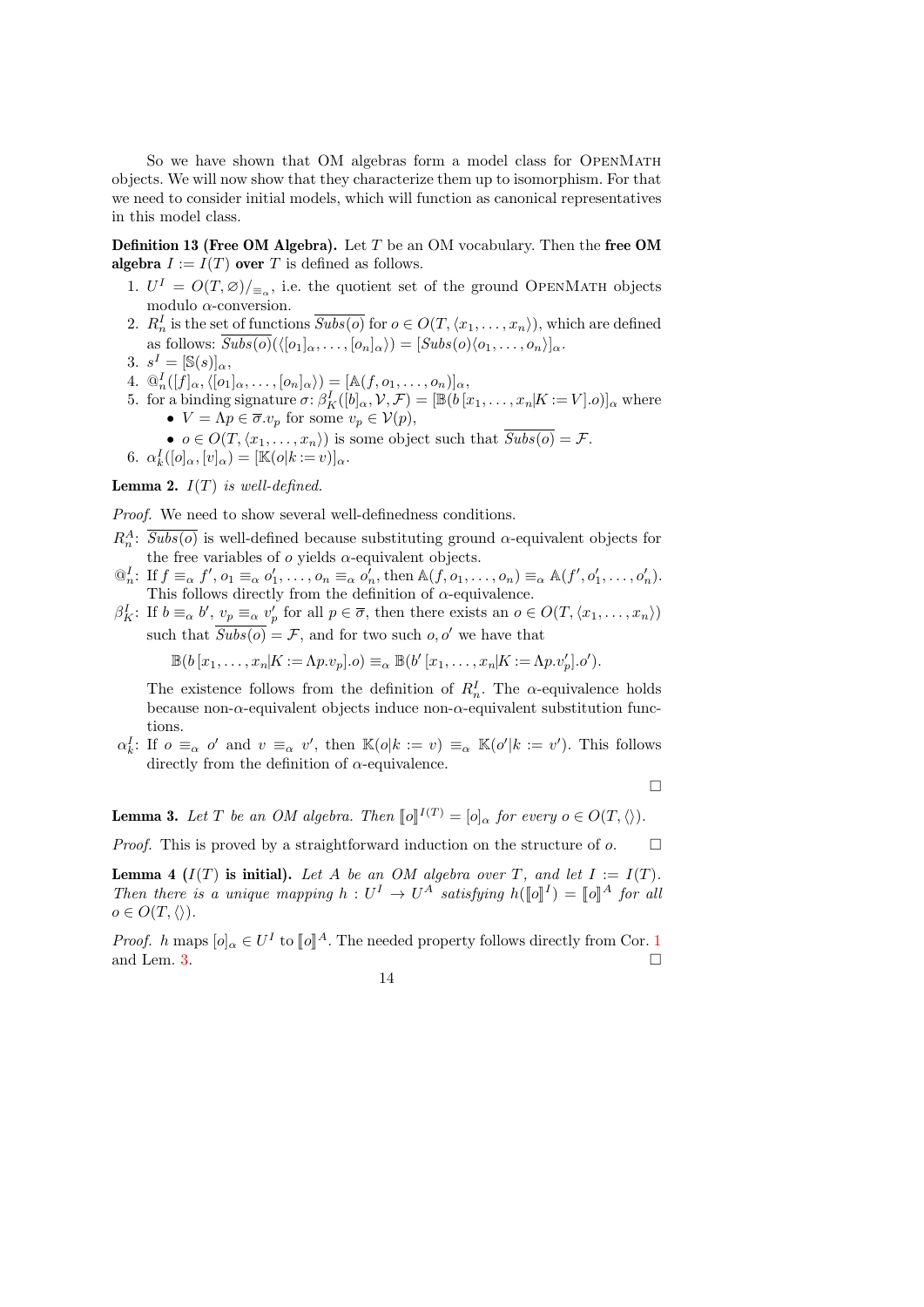**Corollary 2 (Completeness of**  $\alpha$ **-Equality).** If  $o, o' \in O(T, \langle \rangle)$  and  $[\![o]\!]^A = [\![o']\!]$  $\mathbb{I}^A$  for all OM algebras A, then  $o \equiv_{\alpha} o'$ .

*Proof.* This follows from Lem. [3](#page-13-0) by putting  $A := I(T)$ .

In the classification of denotational semantics from Section [2.1](#page-4-0) our semantics from Def. [10](#page-10-2) is construction-oriented using the four functions  $s^A$ ,  $\mathbb{Q}_n^A$ ,  $\beta_K^A$ , and  $\alpha_k^A$  for the four constructions: all of them come with the OM algebra, not the model class. As we have predicted in Section [2.1](#page-4-0) the semantics is rather involved. In particular, giving individual OM algebras is ludicrously complicated due to the functions  $\beta_K^A$ : These must provide an interpretation for *any* object used as a binder, binding any number of bound variables, in which each variable carries any list of attribution keys, each attributing any value. This convoluted semantics is unavoidable and enforced by the generality of the OPENMATH standard; for a more elegant semantics of a slightly restricted subset of OpenMath objects, see Section [5.](#page-21-0)

#### <span id="page-14-0"></span>3.3. OpenMath Objects with Uninterpreted Symbols

The semantics discussed so far was based on the abstract notion of OM Vocabularies. To arrive at a semantics of OpenMath objects we need to relate this to OpenMath CDs.

The OPENMATH2 standard introduces "abstract content dictionaries" to abstract from the concrete XML encoding of content dictionaries. According to  $[BCC^+04,$  $[BCC^+04,$ section 4.2], (abstract) CDs have a CD name, a CD base URI, and contain symbol definitions, which in turn consist (among others) of a symbol name, an optional symbol role (one of "binder", "attribution", "semantic-attribution", "application", "constant", and "error"), and a set of mathematical properties.

<span id="page-14-1"></span>Definition 14 (OpenMath Symbols). We say that a CD C declares an OPENMATH symbol  $\langle n, c, u, r \rangle$ , iff the CD base of C is u, the CD name of C is c, and C has a symbol definition with symbol name  $n$  and symbol role  $r$  (note that the role can be undefined as it is optional). We define the set Symbols to be the set of symbols declared by some OPENMATH CD and the set Keys to be those with symbol role "semantic-attribution".

There are three differences between abstract OM Objects and standard Open-Math objects; all three are related to symbols and keys:

- 1. We do not take keys to be abstract OM objects by themselves (see clause [1](#page-8-2) in Definition [9\)](#page-10-0). We claim that that there are no mathematically meaningful situations where keys can appear except in attributions. This design decision should not be perceived as a serious impediment for our semantics, since keys can be added analogously to the treatment below at the cost of adding an additional case everywhere.
- 2. The OPENMATH2  $[BCC^+04]$  $[BCC^+04]$  "role system", poses some additional restrictions on where symbols can occur, but not enough to simplify our construction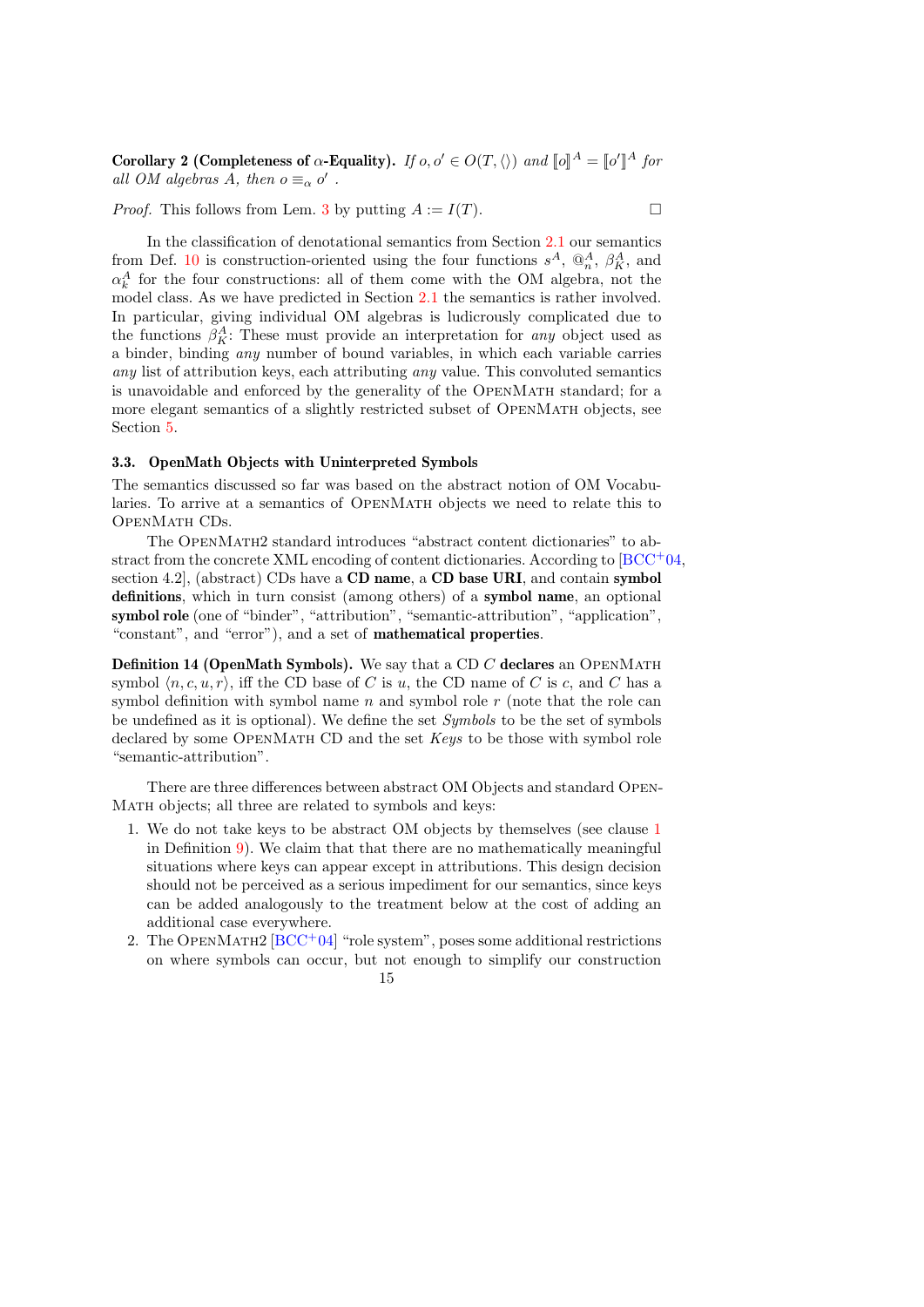of binding signatures. Therefore, we disregard it here and refer the reader to [\[RK09\]](#page-28-6) for details and an extended role system proposal that would.

3. We do not consider attributions with symbols that are not in Keys, in particular symbols with roles "attribution" which are intended by the OPENMATH2 standard for just this purpose. However the standard states

This form of attribution may be ignored by an application, so should be used for information which does not change the meaning of the attributed OpenMath object.  $[BCC^+04, \text{ clause } 2.1.4.ii]$  $[BCC^+04, \text{ clause } 2.1.4.ii]$ and therefore it is necessary to disregard these attributions in the construction

of a semantics for OpenMath. In the mapping from standard OpenMath objects to abstract ones, we strip attributions with non-Keys symbols.

This allows us to define the meaning of an OpenMath object. As we are not taking mathematical properties in CDs into account, we will think of these symbols as uninterpreted, therefore we will call it the "algebraic meaning".

**Definition 15 (Algebraic Meaning).** Let  $o$  be an OPENMATH object, then we call the set of symbols such that  $\mathbb{S}(s)$  occurs in o the **OM vocabulary induced by** o.

If  $o$  is a ground OM Object,  $T$  its induced vocabulary, and  $A$  an OM algebra over T, then the **algebraic meaning of**  $o$  **in**  $A$  is  $[\![o]\!]^A$  and the **algebraic meaning of**  $o$  is  $[\![s]\!]^I(T)$ *o* is  $\llbracket o \rrbracket^{I(T)}$ .

Note that the algebraic meaning of an abstract OPENMATH object is just an  $\alpha$ -equivalence class of (standard) OPENMATH objects.

As discussed in the introduction, the algebraic semantics only gives us a rather weak and syntactic concept of meaning of the OpenMath language. To understand the full meaning of OpenMath objects we need to take CDs into account, which we do in the next section.

# <span id="page-15-0"></span>4. OpenMath Models

If we want to understand mathematical properties in OpenMath content dictionaries, we need to have a notion of "truth" — after all, the properties are assumed to hold true. Furthermore, we need to take into account the mathematical properties themselves. In OpenMath there are two kinds of mathematical properties: "commented mathematical properties" (encoded as CMP elements which contain mathematical vernacular) and "formal mathematical properties" (encoded as FMP elements that contain XML encodings of OpenMath objects). We are going to concentrate on the latter in this paper since they provide more structure. This is no loss of generality, given the assumption in mathematical practice that any rigorously stated property can be fully formalized given enough resources. For the purposes of this paper we will just assume that we have access to an oracle that translates all commented mathematical properties into formal ones, which we handle with the methods presented in this section.

<sup>16</sup>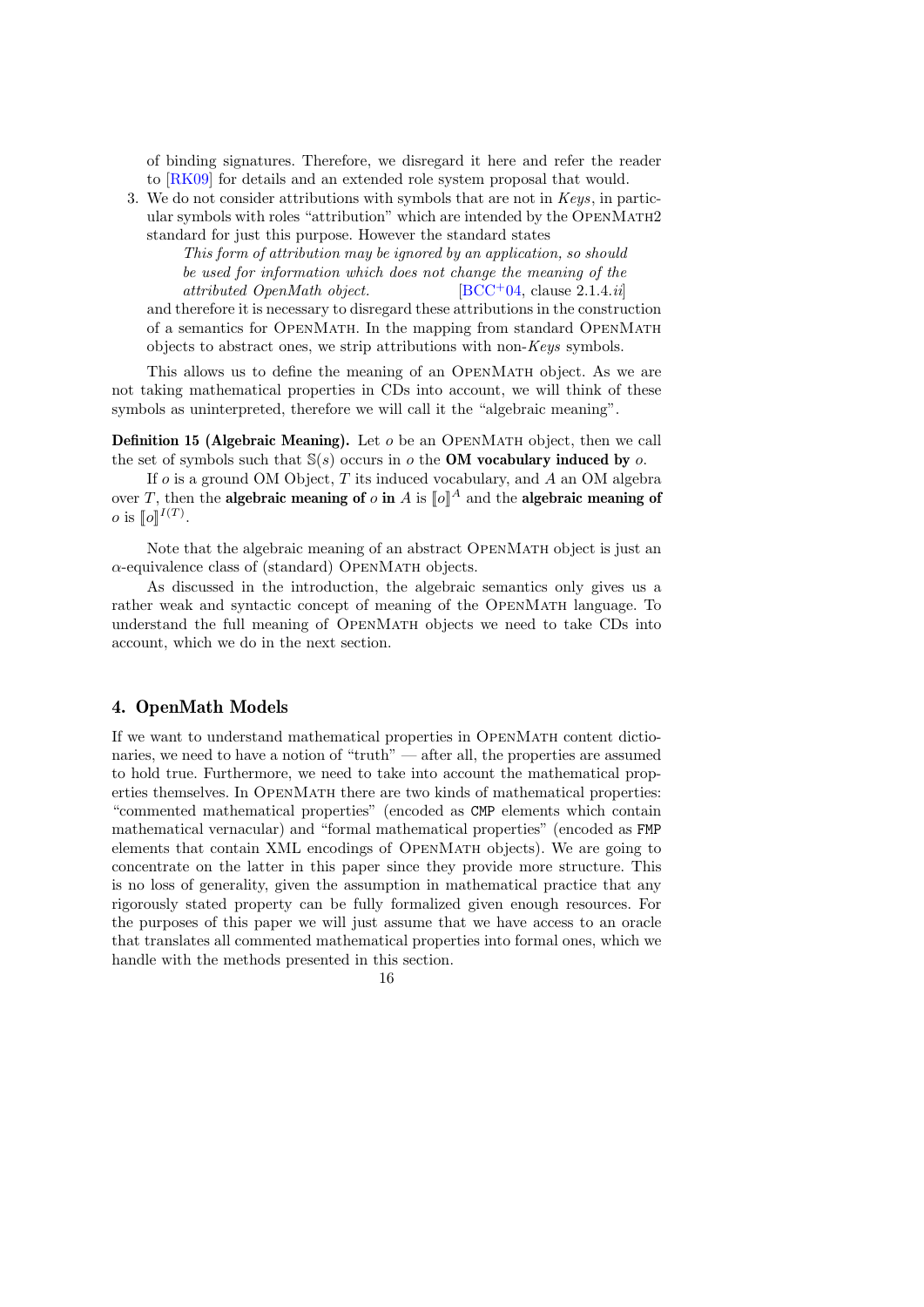#### <span id="page-16-2"></span>4.1. Theories and Satisfaction

As formal mathematical properties are expressed as OpenMath objects, we will need to build the required notions of "truth" and equality into an OM vocabulary. This is rather simple.

<span id="page-16-1"></span>**Definition 16 (OM Logic).** An OM vocabulary  $L$  with distinguished symbols  $\top$ and  $=$  is called an **OM** logic.

In OpenMath CDs, (formal) mathematical properties are expressed as statements in some foundational logical system, thus the OM Objects representing them will in general contain symbols from the foundation and the CD itself. For instance, the arith1 CD [\[CDa04\]](#page-27-6) contains an FMP with the object  $\boxed{\forall a, b.a + b = b + a}$  to express commutativity of addition. The symbols  $\forall$  and  $\equiv$  are from the vocabulary of the foundational system and the symbol  $\boxed{+}$  is from the CD itself.

We will treat OPENMATH content dictionaries as logical theories, which are determined by their vocabularies and axioms, and model them using institutions (see [\[Rab08\]](#page-28-9) for an introduction to both).

**Definition 17 (Theory).** Let L be an OM logic and T an OM vocabulary. An **OM theory** Θ for L is a pair  $\langle T, Ax \rangle$  where  $Ax \subseteq O(L \cup T, \langle \rangle)$ .<sup>[5](#page-16-0)</sup> We will denote Ax with  $Axioms(\Theta)$  and use  $O(\Theta, C) := O(L \cup T, C)$  and take an OM algebra over  $\Theta$ to be an OM algebra over  $L \cup T$ .

Note that  $\langle \emptyset, \emptyset \rangle$  is a theory for any OM logic L, we call  $\langle \emptyset, \emptyset \rangle$  the **empty** theory over L.

In this setting we can define OM models as those algebras that respect equality and in which the axioms hold.

**Definition 18 (Model).** Let L be an OM logic and  $\Theta$  be an OM theory for L. An OM algebra M over  $\Theta$  is a **model** of  $\Theta$  if

- for all  $C, o, o' \in O(T, C)$ , and  $\varphi$ , we have that  $[\mathbb{A}([-, o, o')]_{{\varphi}}^M = [\![\top]\!]^M$  iff  $\llbracket o \rrbracket_{\varphi}^M = \llbracket o' \rrbracket_{\varphi}^M,$
- for all  $A \in Axiom(s)$ , we have that  $\llbracket A \rrbracket^M = \llbracket \top \rrbracket^M$ .

The Model Class  $\mathcal{M}(C)$  of  $\Theta$  is the set of OM Models of  $\Theta$ .

This gives us the OM versions of the standard notions of satisfaction and semantic entailment.

**Definition 19 (Satisfaction).** Let L be an OM logic,  $\Theta$  be an OM theory for L,  $o \in O(\Theta, C)$ , M an OM model of  $\Theta$ , and  $\varphi$  an assignment for C into M. Then we say that M **satisfies** o **under**  $\varphi$  (which we denote as  $M, \varphi \models o$ ), iff  $[\![o]\!]_{\varphi}^M = [\![\top]\!]_{\varphi}^M$ . We write  $M \models o$  if  $M, \varphi \models o$  holds for all assignments  $\varphi$  and say that o is valid in M.

<span id="page-16-0"></span><sup>5</sup>There are content dictionaries with formal mathematical properties that are not ground. We follow common mathematical practice and assume they are implicitly closed universally.

<sup>17</sup>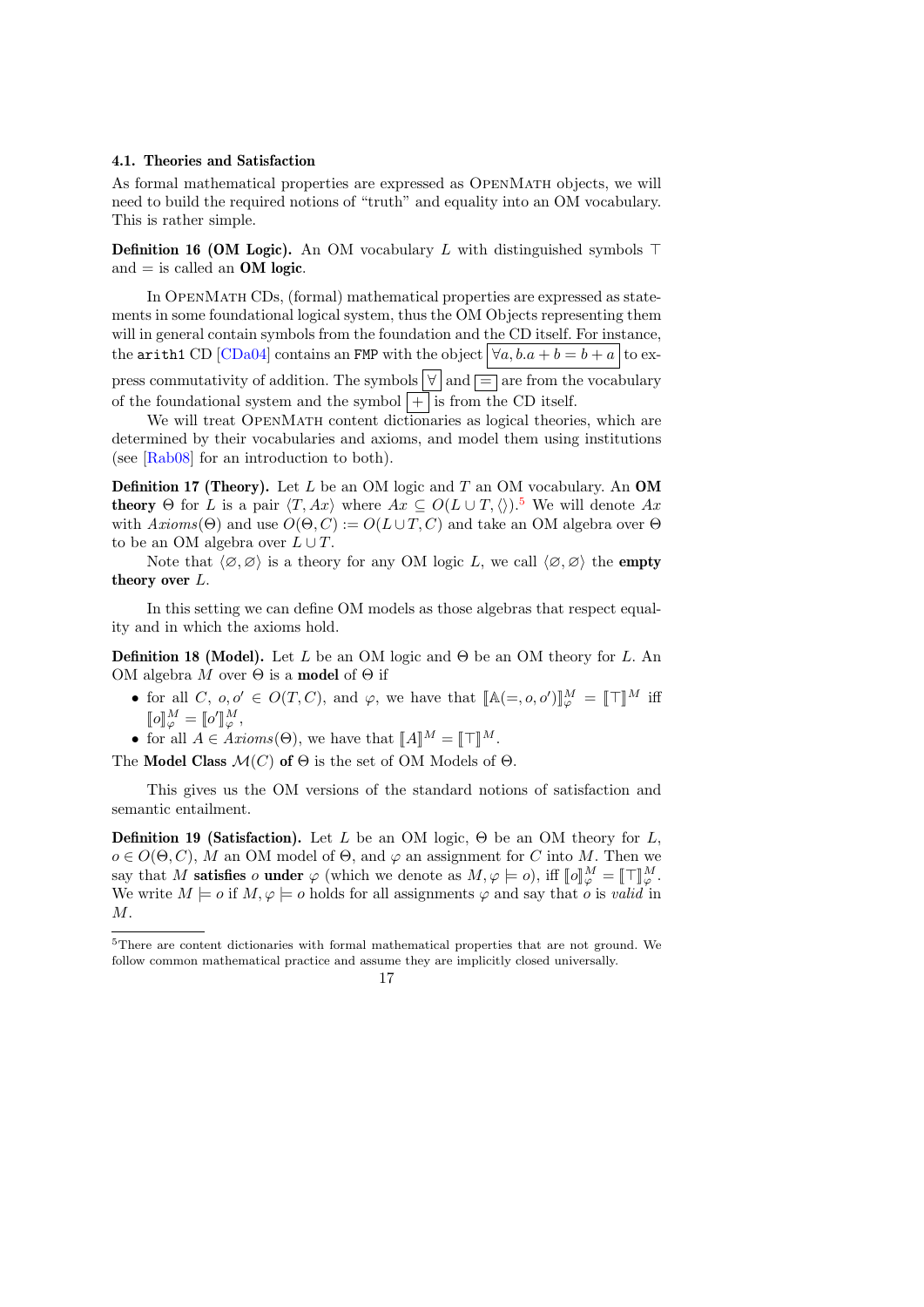**Definition 20 (Entailment).** Let  $\Theta$  be an OM theory and  $o$  a ground object. Then we say that  $\Theta$  entails  $o$  ( $\Theta \models o$ ), iff  $M \models o$  for all  $M \in \mathcal{M}(\Theta)$ .

**Example 5 (Continuing Example [3\)](#page-11-1).** We can extend the vocabulary  $\{\forall, =\}$  into an OM logic  $Q = \{ \forall, =, \top \}$ . Then the OM algebra A from [3](#page-11-1) becomes a model for the empty theory over Q by putting  $\mathcal{T}^A := \mathsf{t}$ . Note that **U** is entailed by the empty theory over Q.

We will now turn to the initial semantics again, this time to build initial OM models.

**Definition 21 (Congruence Relation).** Let  $T$  be a OM vocabulary and  $A$  an OM algebra over  $T$ . A **congruence relation on**  $A$  is a family of equivalence relations on  $U^A$  and  $R_n^A$  all denoted by  $\equiv$  such that (whenever applicable)<sup>[6](#page-17-0)</sup>

1. if  $u \equiv u'$  and  $u_i \equiv u'_i$  for  $i = 1, \ldots, n$ , then

$$
\mathbb{Q}_n^A(u, \langle u_1, \ldots, u_n \rangle) \equiv \mathbb{Q}_n^A(u', \langle u'_1, \ldots, u'_n \rangle),
$$

2. for  $l(\sigma) = n$ , if  $u \equiv u'$ ,  $\mathcal{V}(p) \equiv \mathcal{V}'(p)$  for all  $p \in \overline{\sigma}$ , and  $\mathcal{F} \equiv \mathcal{F}'$ , then

$$
\beta_K^A(u, \mathcal{V}, \mathcal{F}) \equiv \beta_K^A(u', \mathcal{V}', \mathcal{F}'),
$$

- 3. if  $u \equiv u'$  and  $v \equiv v'$ , then  $\alpha_k(u, v) \equiv \alpha_k(u', v')$ ,
- 4. if  $\mathcal{F} \equiv \mathcal{F}'$  and  $u_i \equiv u'_i$  for  $i = 1, \ldots, n$ , then

$$
\mathcal{F}(\langle u_1,\ldots,u_n\rangle)\equiv \mathcal{F}'(\langle u'_1,\ldots,u'_n\rangle).
$$

<span id="page-17-1"></span>**Definition 22 (Quotient Algebra).** Let T be an OM vocabulary, A an OM algebra over T, and  $\equiv$  a congruence relation on A. Then the OM algebra  $Q := A / \equiv$  over  ${\cal T}$  is defined by:

- 1.  $U^Q = U^A / \equiv$ ,
- 2.  $R_n^Q$  is the set of all functions of the form

$$
f: (U^{Q})^{n} \to U^{Q}, f([u_{1}]_{\equiv},..., [u_{n}]_{\equiv}) = [F(u_{1},..., u_{n})]_{\equiv}
$$
  
 $f \in R^{A}$ 

for some  $F \in R_n^A$ ,

3.  $\mathbb{Q}_n^Q$ ,  $\beta_K^Q$ , and  $\alpha_k^Q$  are induced by their analogues in A.

<span id="page-17-2"></span>Lemma 5. In the situation of Def. 22.

- $Q$  is a well-defined OM algebra if A is,
- for all  $o \in O(T, C)$  and all A-assignments  $\varphi = (\varphi_1, \ldots, \varphi_n)$ , it holds that  $\left[\begin{bmatrix} 0 \end{bmatrix}_{\varphi}^{A} \right]_{\equiv} = \left[\begin{bmatrix} 0 \end{bmatrix}_{\varphi}^{Q} \right]$  where  $\varphi'$  is the Q-assignment given by  $\varphi'_{i} = [\varphi_{i}]_{\equiv}$  for  $i = 1$  $1, \ldots, n$ .

*Proof.* We prove the lemma by induction on  $o$  and its context  $C$ . The first part of the lemma is proved in the induction step for binders.

- $\mathbb{S}(s)$ : Trivial.
- $\mathbb{V}(x)$ : Immediately from the relation between  $\varphi$  and  $\varphi'$ .

<span id="page-17-0"></span> $6$ Note that we do not have to consider a congruence on keys because equations between keys are not well-formed objects.

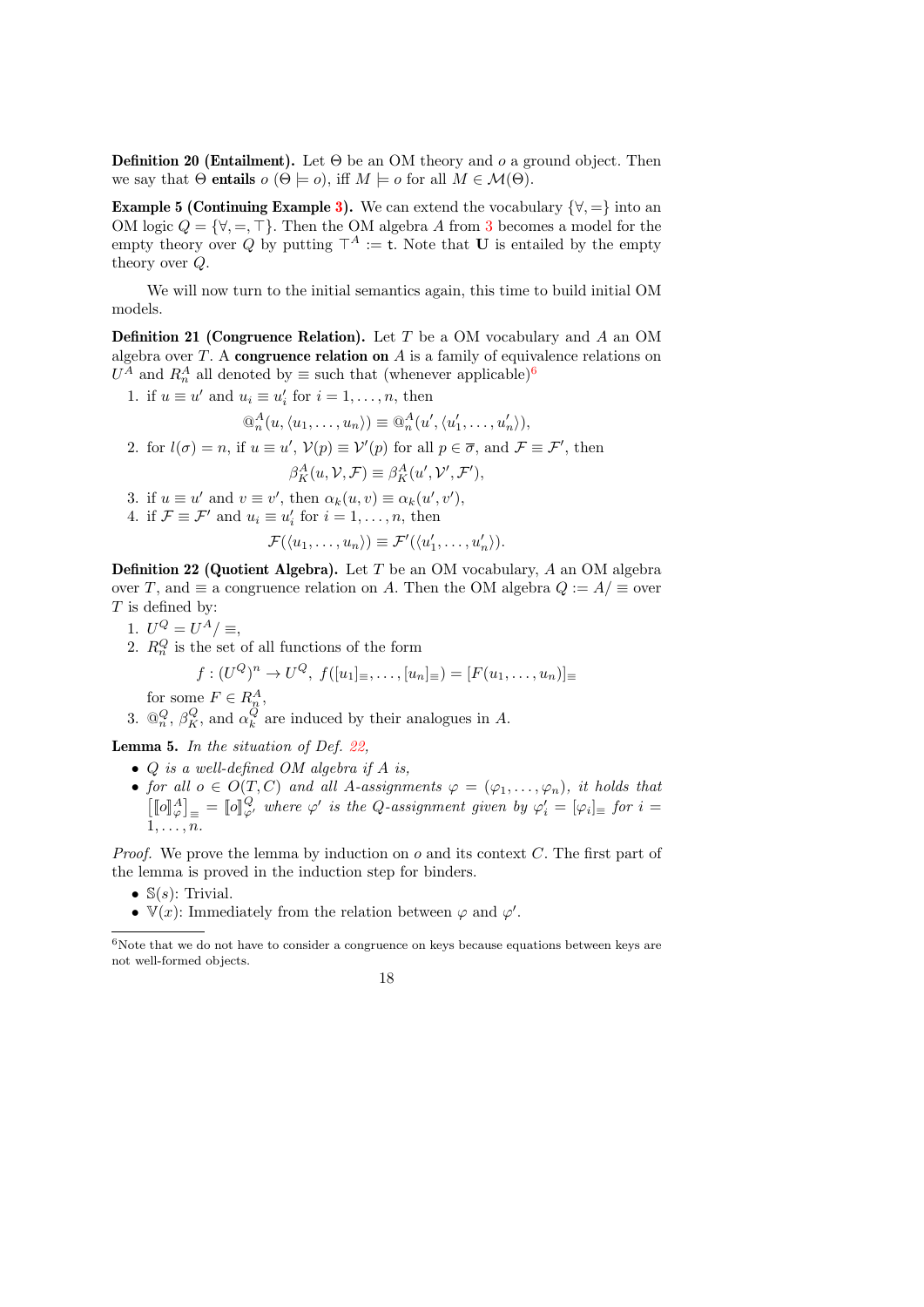- $A(f, o_1, \ldots, o_n)$ : Immediately from the definition of congruence.
- $\mathbb{K}(o|k := o')$ : Immediately from the definition of congruence.
- $\mathbb{B}(b[x_1,\ldots,x_n|K:=V].o)$ : If Q is well-defined, this follows immediately from the definition of congruence. To show well-definedness, we have to show that  $f = \Lambda \langle v_1, \ldots, v_n \rangle \in (U^Q)^n \cdot [\![v]\!]_{\varphi', v_1, \ldots, v_n}^Q \in R_n^Q$ . Due to the well-definedness of A, we know that  $F = \Lambda \langle u_1, \ldots, u_n \rangle \in (U^A)^n \cdot [0]_{\varphi, u_1, \ldots, u_n}^A \in R_n^A$ . Thus, due to the definition of  $R_n^Q$ , we know that  $f': \langle [u_1]_\equiv, \ldots, [u_n]_\equiv \rangle \mapsto [F(u_1, \ldots, u_n)]_\equiv \in$  $R_n^Q$ . The induction hypothesis for *o* shows that  $f = f'$ .

 $\Box$ 

<span id="page-18-0"></span>**Definition 23 (Induced Congruence).** Let  $\Theta = \langle T, Ax \rangle$  be an *L*-theory, then we define a congruence relation  $\equiv_{\Theta}$  on  $I(L \cup T)$  as follows:

$$
[o]_{\alpha} \equiv_{\Theta} [o']_{\alpha}
$$
 iff  $\Theta \models A(=, o, o')$  for  $o, o' \in O(L \cup T, \langle \rangle)$ 

and

$$
\overline{Subs(o)} \equiv_{\Theta} \overline{Subs(o')} \quad \text{iff} \quad \Theta \models \mathbb{A}(=, o, o') \quad \text{for } o, o' \in O(L \cup T, C).
$$

We call  $\equiv_{\Theta}$  the congruence induced by  $\Theta$ .

**Lemma 6.** Let  $\Theta = \langle T, Ax \rangle$  be an L-theory, then  $\equiv_{\Theta}$  is indeed a congruence relation.

Proof. We need to show the properties of a congruence relation. All cases are straightforward. We prove the case of application as an example.

Assume  $[o_i]_{\alpha} \equiv_{\Theta} [o'_i]_{\alpha}$  for  $i = 0, \ldots, n$ . Then  $\Theta \models A = o_i, o'_i$ , and thus  $[\![o_i]\!]^A = [\![o'_i]\!]^A$  in every Θ-model A. In that case, it follows that

$$
\mathbb{Q}_n^A([\![o_0]\!]^A, \langle [\![o_1]\!]^A, \dots, [\![o_n]\!]^A \rangle) = \mathbb{Q}_n^A([\![o'_0]\!]^A, \langle [\![o'_1]\!]^A, \dots, [\![o'_n]\!]^A \rangle);
$$
  
and therefore, 
$$
\Theta \models \mathbb{A} (= \mathbb{A}(o_0, o_1, \dots, o_n), \mathbb{A}(o'_0, o'_1, \dots, o'_n));
$$
 and therefore,

$$
[\mathbb{A}(o_0, o_1, \ldots, o_n)]_{\alpha} \equiv_{\Theta} [\mathbb{A}(o_0, o_1, \ldots, o_n)]_{\alpha}.
$$

Finally using Lem. [3](#page-13-0) yields

$$
\mathbb{Q}_n^{I(L\cup T)}([o]_\alpha,\langle [o_1]_\alpha,\ldots,[o_n]_\alpha\rangle)\equiv_{\Theta}\mathbb{Q}_n^{I(L\cup T)}([o]_\alpha,\langle [o_1]_\alpha,\ldots,[o_n]_\alpha\rangle)
$$

as needed.  $\Box$ 

As a consequence, the following construction is well-defined.

**Definition 24 (Initial Model).** Let  $\Theta = \langle T, Ax \rangle$  be an L-theory, then  $I(\Theta) :=$  $I(L \cup T)/ \equiv_{\Theta}$  is called the **initial model for**  $\Theta$ .

And that finally yields

**Theorem 1 (Completeness).** For all  $o \in O(\Theta, \langle \rangle)$  we have  $I(\Theta) \models o$  iff  $\Theta \models o$ . In particular,  $I(\Theta)$  is a  $\Theta$ -model.

Proof. We know  $I(\Theta) \models o$  iff  $[\![\![o]\!]^{I(\Theta)} = [\![\top]\!]^{I(\Theta)}$ . Using Lem. [5,](#page-17-2) this is equivalent to  $[\![\top]\!]^{I(T)}$  where T is the receptibility of  $\Theta$ . The letter is equivalent [JoK I(T) ]<sup>≡</sup><sup>Θ</sup> = [J><sup>K</sup> I(T) ]<sup>≡</sup><sup>Θ</sup> where T is the vocabulary of Θ. The latter is equivalent to  $\Theta \models \mathbb{A}(\equiv, 0, \top)$  by Lem. [3](#page-13-0) and Def. [23.](#page-18-0) And that is equivalent to  $\Theta \models o$ .  $\Box$ 

19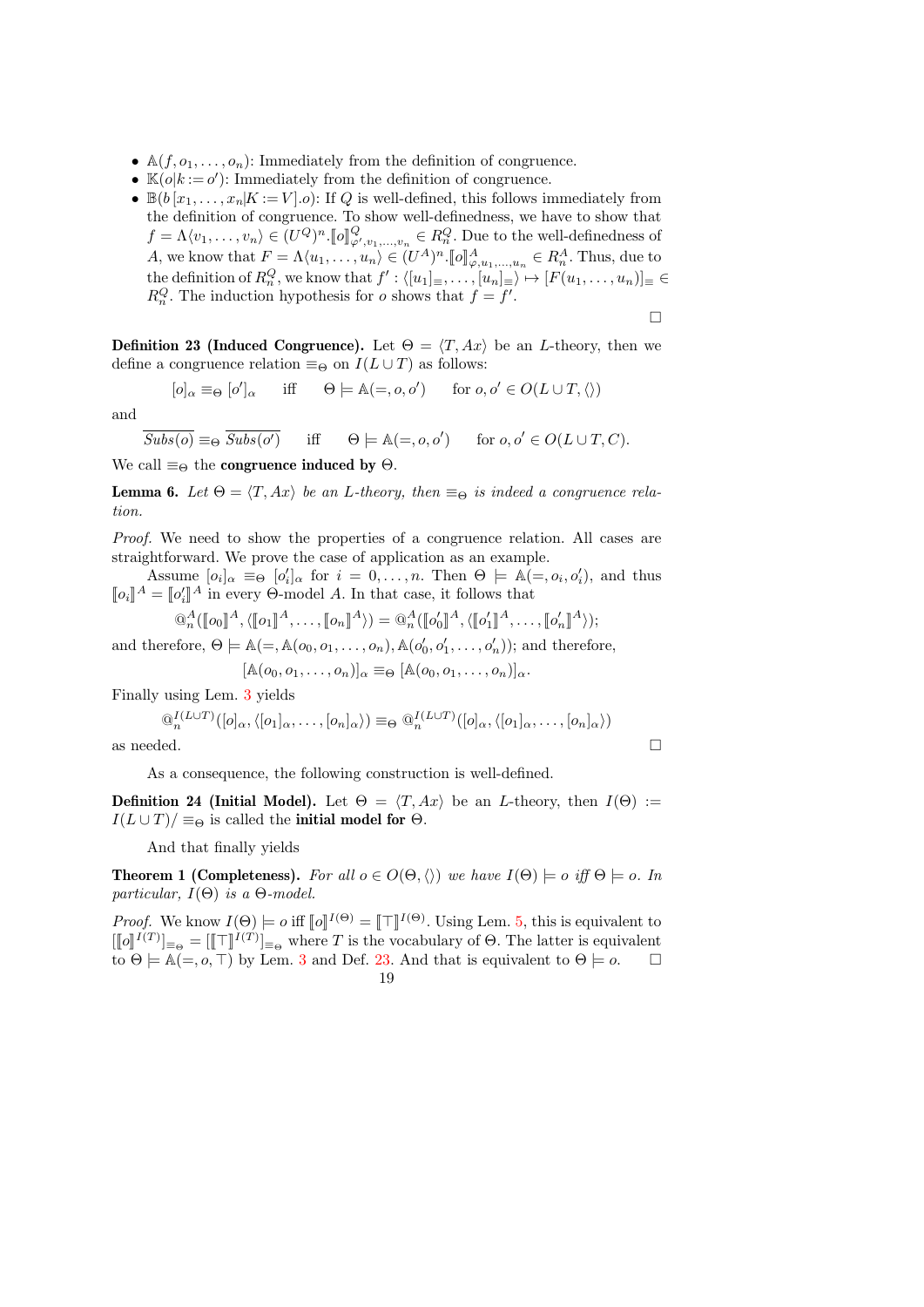From this result we directly obtain the main theorem of this section as a corollary:

## <span id="page-19-1"></span>Theorem 2 (Herbrand Theorem). Every OM theory has a model that arises as a quotient of the free OM algebra.

Note that our setup is a bit unusual in that we do not distinguish between consistent and inconsistent theories and obtain a model for every theory. This is because we only assume truth and equality in Def. [16](#page-16-1) but not falsity and inequality. A more refined definition of logic could assume an additional symbol ⊥ and require a model M to satisfy  $\llbracket \top \rrbracket^M \neq \llbracket \bot \rrbracket^M$ . Then there will be theories without models, and those theories are just the ones we intuitively think of as being inconsistent. The free OM-algebra over an inconsistent theory still exists, but its universe is a singleton. Thus, the above results would have to be restricted to consistent theories.

#### 4.2. The Meaning of OpenMath CDs and Objects

Note that the definitions above are still abstract in the sense that they refer to OM vocabularies, and OM theories, and not OpenMath CDs. So as in section [3.3](#page-14-0) we have to relate abstract OM objects to standard ones and in particular to answer the question: what is the theory of an OpenMath content dictionary? The OpenMath2 standard leaves this information under-defined, so we propose an interpretation that allows us to define an adequate notion of mathematical seman-tics<sup>[7](#page-19-0)</sup>.

Note that OpenMath CDs need not be self-contained, i.e. their FMPs can contain symbols that are neither introduced in the CD nor from the foundational system. Of course, these symbols (and thus the mathematical properties in CDs that introduce them) should have an effect on the meaning of the symbols described by the FMP, so they need to be taken into account; naturally this process must be iterated until fixed point has been reached.

**Definition 25 (CD Import).** Let C be an OPENMATH content dictionary, then we say that C **imports** D, iff  $C \neq D$  and some FMP element in C contains a symbol with CD D. We call a CD **basic**, iff it does not import other CDs.

In contrast to other module systems for mathematics (see [\[RK08,](#page-28-10) [RK11\]](#page-28-11) for an overview) OpenMath does not make make the "imports relation" explicit and in particular does not make any assumptions about the absence of cycles.

Definition 26 (Signature and Property set of a CD). The signature of a CD  $C$  is the set of symbols it declares in union with the signatures of all CDs imported by C. Similarly, the **property set** of a CD C is the set of OPENMATH objects in FMP elements in  $C$  (these are called the **local properties** of  $C$ ) in union with all the property sets of all CDs imported by C.

<span id="page-19-0"></span><sup>7</sup>Arguably the OpenMath standard cannot fix this fully, since it intends to support all mathematical software systems including such that are "semantics-independent" like mathematical editing systems.

<sup>20</sup>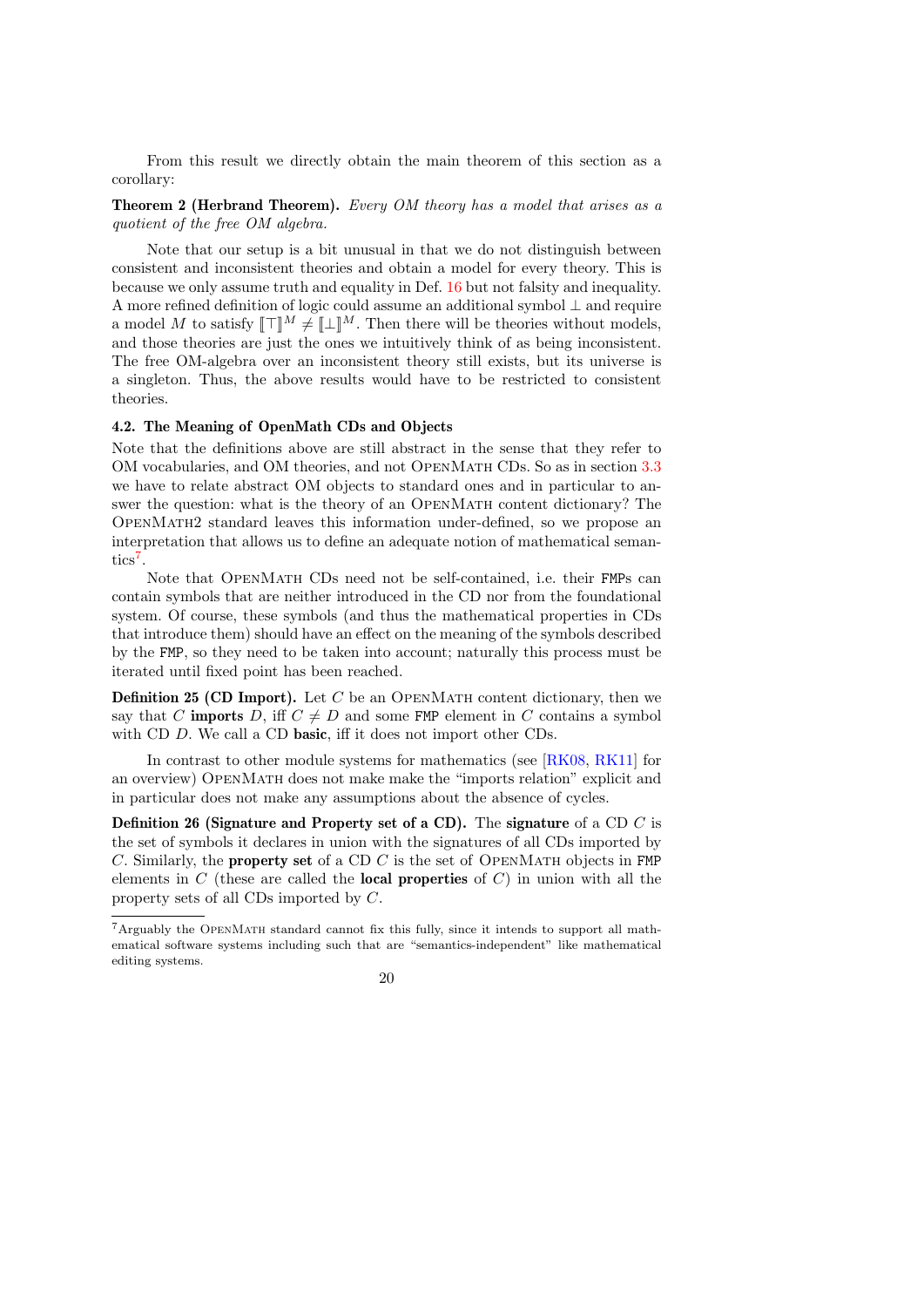With this, we can directly define the OM theory induced by a CD.

<span id="page-20-0"></span>**Definition 27 (Theory of a CD).** We call the pair  $\langle S, P \rangle$ , where S is the signature of C and P is the property set of C the **OM theory of** C.

In essence, the OM theory of a content dictionary is the union of all symbol declarations and mathematical properties from all theories from which a symbol is used in the CD. There is no problem with the (implicit) imports being cyclic, since their morphisms (in the terminology of [\[RK11\]](#page-28-11)) are the identity and we are constructing the (iterated) union. Note furthermore that OpenMath only supports literal CD names, and we can assume the set of CDs to be finite, therefore, the signature and axiom set of a CD are finite.

Note that in contrast to our definitions from section [4.1,](#page-16-2) the signature of a CD will already contain the OM logic, as OpenMath does not distinguish OM logics from other CDs. Following accepted mathematical practice we assume the logic to be first-order logic (with a choice operator) and a version of axiomatic set theory as a theory of first-order logic — we choose Zermelo-Fraenkel set theory with choice [\[Zer08,](#page-28-12) [Fra22\]](#page-28-13) since this is the best-known one. Note that any other foundation of mathematics would serve equally well for our purposes. For simplicity of presentation, we will assume the existence of two basic CDs for first-order logic (declaring connectives, quantifiers, equalities, and choice) and ZFC (declaring membership and axioms).

In OpenMath practice, commented mathematical properties seem to assume ZFC as a foundational system, whereas FMPs make due with less: they usually only use symbols from the CDS

- logic1 [\[CDl04\]](#page-27-7) supplies the symbol  $true$  which we take as the distinguished symbol  $\top$  — and the usual propositional connectives,
- and the symbol eq from CD relation1  $[CDr04]$  which we take as =, together these two form a logic in the sense of Definition [16,](#page-16-1)
- quant1  $[CDq04]$  that supplies the first-order quantifiers.

Definition [27](#page-20-0) allows us to define the meaning of a CD as a class of OM models.

Definition 28 (Model Class and Entailment for CDs). Let  $C$  be an OPENMATH CD and  $\Theta$  the OM theory of C, then the **Model Class of** C is  $\mathcal{M}(\Theta)$  and  $C \models o$ , iff  $\Theta \models o$ .

Finally, Thm. [2](#page-19-1) is exactly the bridging result between the OPENMATH objects semantics postulated in the OpenMath2 standard (see Section [1.2\)](#page-2-0) and the traditional foundations of mathematics (see section ??). And with that we can finally define the meaning of OPENMATH objects.

**Definition 29 (The Meaning of an OpenMath Object).** Let  $o$  be an OPENMATH object, then we call the union of the theories of the CDs referenced in  $o$  the **Theory** of o. If  $o \in O(T, \langle \rangle)$  is a ground OM Object,  $\Theta$  its theory, and M an OM Model of  $\Theta$ , then the **meaning of**  $o$  **in**  $M$  is  $\llbracket o \rrbracket^M$ .

21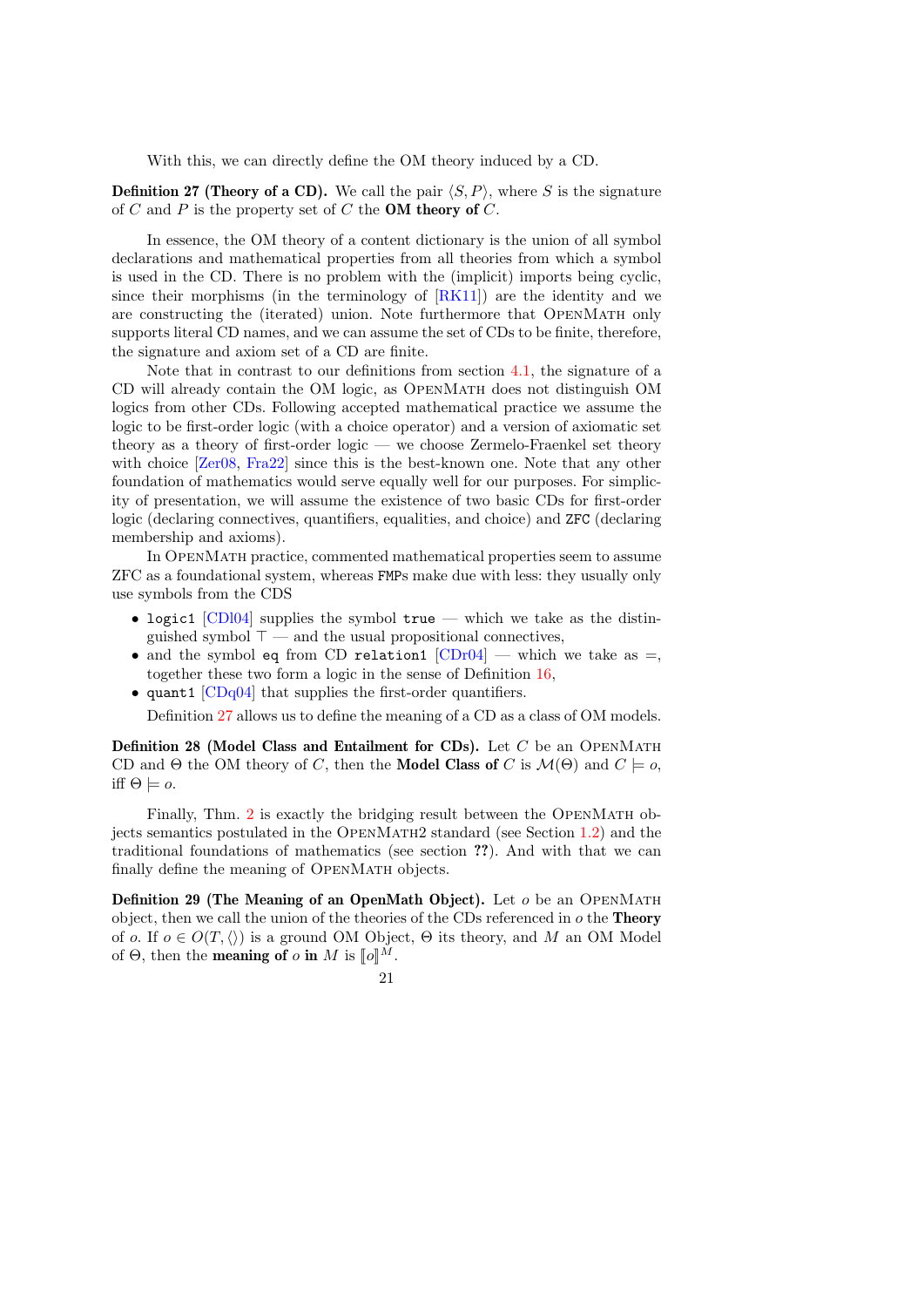# <span id="page-21-0"></span>5. A Symbol-Oriented Semantics for OpenMath

In this section, we will present a symbol-oriented semantics for a subset of Open-Math expressions defined by a novel role/type system that strengthens the one specified in the OPENMATH 2 standard. We use a well-chosen trade-off in order to simplify the definition of algebras significantly while preserving the simplicity and flexibility of OPENMATH.

Considering our construction-oriented semantics, we observe that from the four constructions of OpenMath (symbols, application, binding, and attribution) two (symbols and attributions) can be easily rephrased as a symbol-oriented semantics: Then  $s^A$  and  $\alpha_k^A$  become the semantic entities assigned to a symbol  $s \in Symbols(T) \setminus Keys(T)$  or  $k \in Keys(T)$ , respectively. Note that in the case of attributions, this is only possible because the OpenMath standard requires the head of an attribution to be a symbol.

For the heads of applications and bindings, on the other hand, OPENMATH permits arbitrary complex objects. Consequently, the semantics must account for any object of the universe acting as a function or binder. Therefore, a separation between extra-universal functions/binders and intra-universal arguments/scopes is not possible.

For OpenMath applications, this cannot be remedied. Type systems have been used successfully for languages with function application, but these approaches only work because the syntactic form of functions is very restricted, in the easiest case all functions can be effectively normalized to a  $\lambda$ -abstraction. For a general purpose mathematical language like OpenMath, this is not the case: Functions can be obtained in a large variety of ways, and it is generally undecidable whether an object denotes a function.

The binding construction is an intermediate case. On the one hand, Open-Math permits arbitrary bindings. On the other hand, this freedom is rarely exploited: almost all binders used in practice are symbols, and each such symbol expects a specific list of attributions to the bound variables.

Therefore, our role system focuses on restricting the permitted binding objects. This leads to a symbol-oriented semantics with a single extra-universal application operator at a comparatively small price.

#### 5.1. A Role System

We will now define a positive role system that provides a reasonable trade-off between being universal and being strict to prepare for a symbol-oriented semantics. Most characteristically, our role system generalizes the concept of functions with arities to binders.

The basic definitions are as follows:

**Definition 30 (Arities).** Consider a vocabulary  $T$ . An application-arity is a finite sequence of either  $\Box$  or  $\Box$ <sup>+</sup>, the latter occurring at most once. A **binding-arity** is a finite sequence of either K or  $K^+$  for  $K \subseteq Keys(T)$ , the latter occurring at most once.

22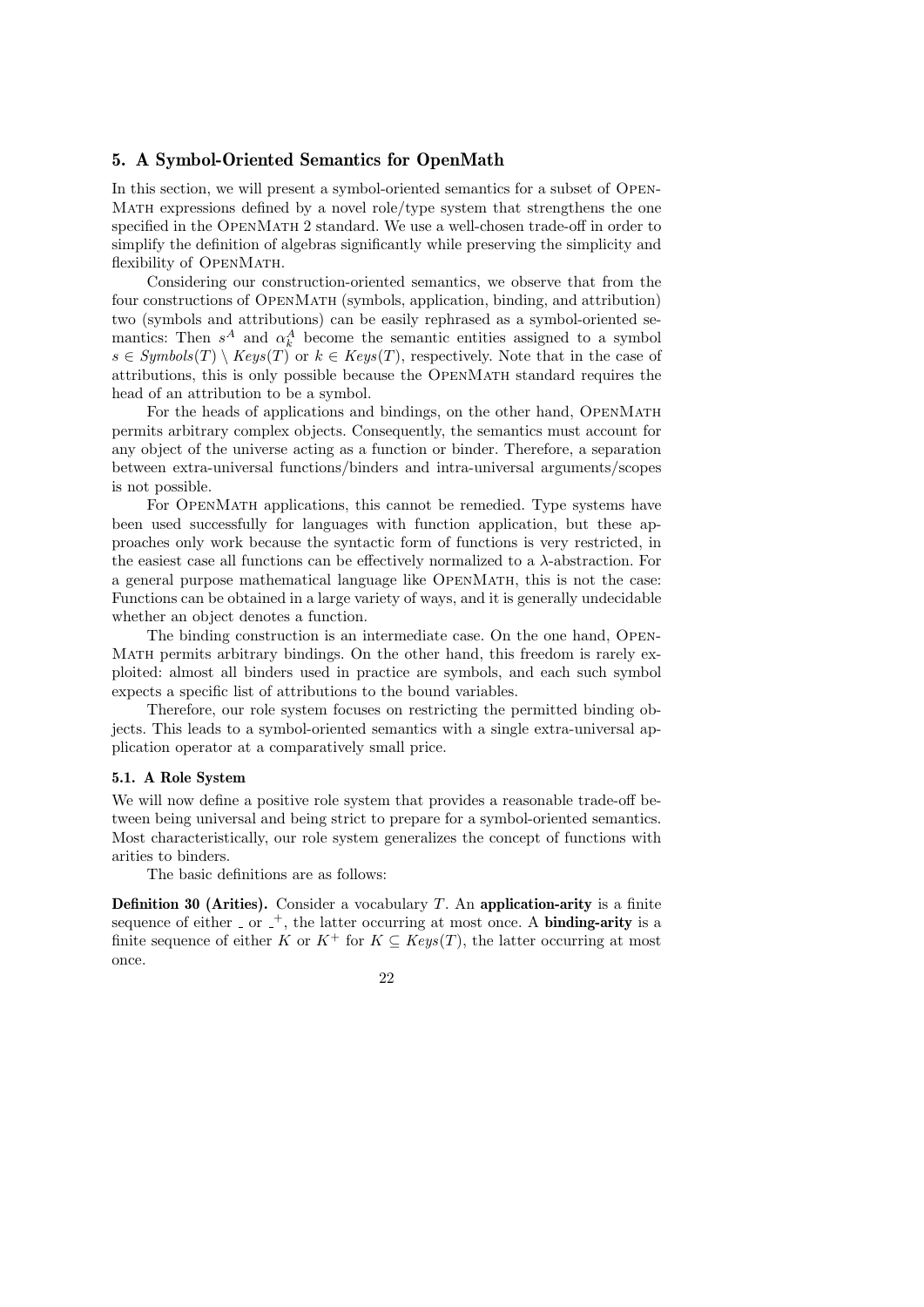We will write sequences using the notation  $[e_1, \ldots, e_n]$  and  $E@e$  for the sequence  $E$  extended with the element  $e$ .

**Definition 31 (Roles).** A role is either obj, key, or a pair  $(a, b)$  of an applicationarity a and a binding-arity b. A roled vocabulary  $(T, r)$  is vocabulary T together with a function  $r$  assigning a role to each symbol.

Intuitively, objects with role obj are the "usual" objects, i.e., values (including all functions) in the universe of discourse. These exclude the keys, which have role key, and the binders, which have the complex roles  $(a, b)$ . In the latter roles,  $-$  stands for an argument, and  $-+$  for a finite non-empty sequence of arguments. Similarly, K stands for an attributed variable whose attribution keys are exactly the ones in K, and  $K^+$  stands for a finite non-empty sequence of such attributed variables. We use the following auxiliary definition to avoid occurrences of  $-$ <sup>+</sup> and  $K^+$  sequences when possible:

**Definition 32.** Given an application or a binding-arity  $s$  of length  $m$ , and a natural number  $n \geq m$ , we define  $s^n$  as follows:

- if s does not contain  $-$ <sup>+</sup> or  $K$ <sup>+</sup>, then  $s^n = s$ ,
- if s contains  $+$  or  $K^+$ , respectively, then  $s^n$  arises from s by replacing  $-$  or  $K^+$  with  $n - m + 1$  repetitions of  $\Box$  or K, respectively.

Then we can make the meaning of binding arities more precise by:

**Definition 33.** An attributed variable X **matches** the set of keys  $\{k_1, \ldots, k_n\}$  if it is of the form

$$
X = \mathbb{K}(x|k_1 := v_1, \dots, k_n := v_n)
$$

for some ordering  $k_1, \ldots, k_n$ . In that case, we define

$$
X(k_i) = v_i.
$$

A sequence  $X_1, \ldots, X_m$  of attributed variables **matches** the binding-arity b if  $b^m = [b_1, \ldots, b_m]$  and each  $X_i$  matches  $b_i$ .

Example 6. Binders binding a single variable with a type attribution can be declared with the role ([], [{type}]). More complex binders arise by combining application-arity and binding-arity such as in  $([-,-], [\varnothing])$  for the definite integral  $\int_a^b$ , which takes two arguments and then binds one variable without attributions.

Then we can define the well-roled objects:

<span id="page-22-0"></span>**Definition 34.** Assume a roled OM vocabulary  $(T, r)$ . An object  $o \in O(T, C)$  for some context C. We define the **well-roled** objects o and their roles  $R(o)$ . o is well-roled if one of the following holds:

\n- 1. 
$$
o = \mathbb{S}(s)
$$
. In that case,  $R(o) = r(s)$ .
\n- 2.  $o = \mathbb{V}(x)$  for  $o \in C$ . In that case,  $R(o) = \text{obj}$ .
\n- 3.  $o = \mathbb{A}(f, o_1, \ldots, o_n)$ ,  $R(o_1) = \ldots = R(o_n) = \text{obj}$ , and
\n- (a)  $R(f) = \text{obj}$ , in which case  $R(o) = \text{obj}$ , or
\n- 23
\n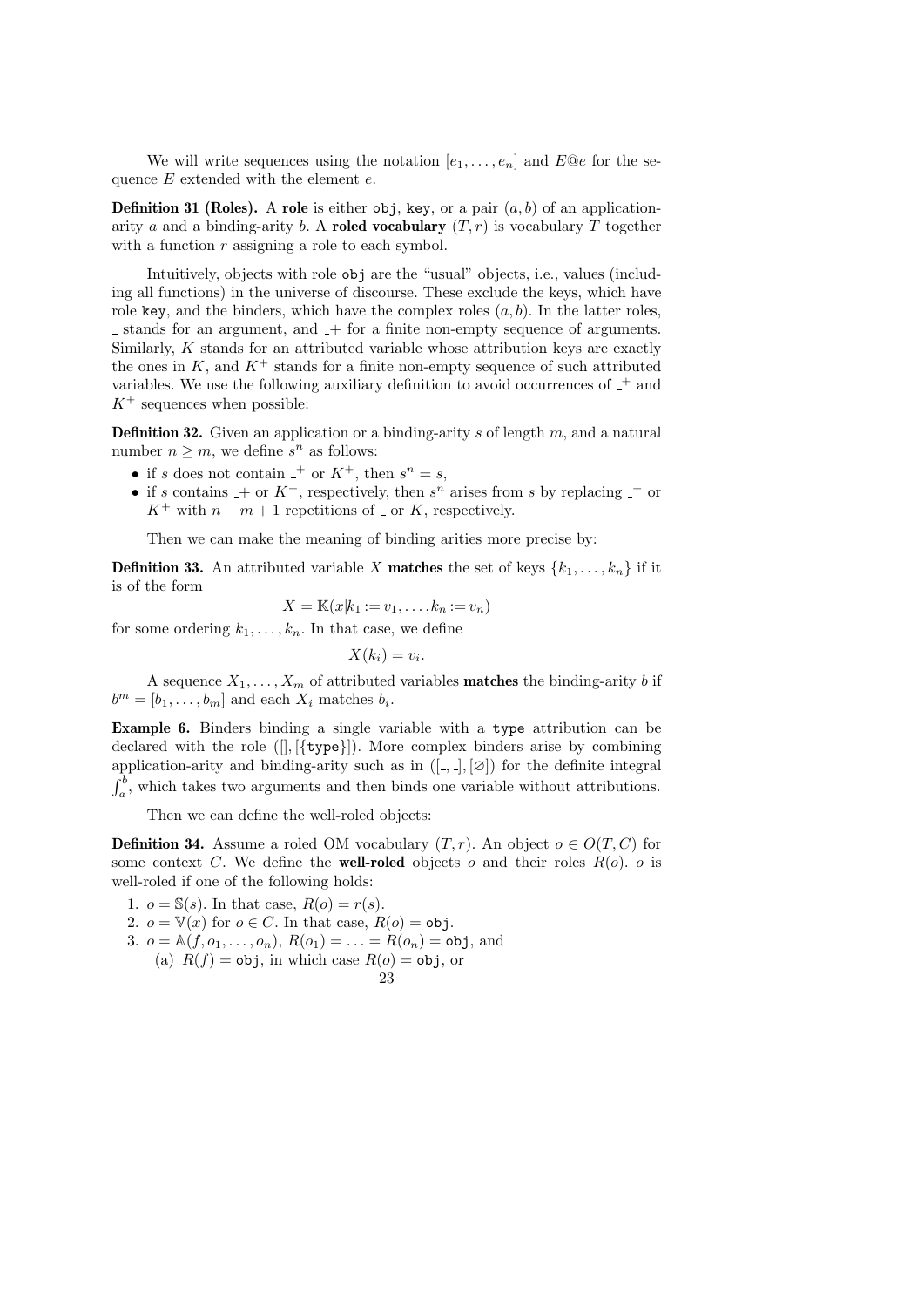- (b)  $R(f) = (a, b)$  and the length of a is n or a contains  $-$ <sup>+</sup>, in which case  $R(o) = ([], b).$
- 4.  $o = \mathbb{B}(o_1, [X_1, \ldots, X_n], o_2), R(o_1) = ([], b), X_1, \ldots, X_n$  matches b, all attribution values in all  $X_i$  have role obj, and  $R(o_2) =$  obj. In that case,  $R(o) = obj.$
- 5.  $o = \mathbb{K}(o'|k := v)$  and  $R(k) = \text{key}$ , and  $R(o') = R(v) = \text{obj}$ . In that case  $R(o) = obj.$

Limitations. As expected, our role system is not quite universal. In the following, we discuss the limitations that our implicit or explicit assumptions impose when we restrict attention to well-roled objects. We assume that all unroled symbols are assigned the role obj.

Firstly, since our role system is positive, symbols with a role key or  $(a, b)$  may not occur in general OpenMath objects. The former may only occur as the head of an attribution. The latter may only occur as the head of a binding (if  $a = []$ ) or as the head of an application that itself occurs as the head of a binding (if  $a \neq ||$ ). Conversely, only such objects may occur as the heads of attributions and bindings.

Secondly, since the keys of an attributed variable in a binding form a set, bound variables may not have two attributions with the same key, and the order of attributions does not matter. Moreover, the attributions on a bound variable must match the role of the binder.

For practical purposes, this means that all symbols intended to be used as binders or keys must be assigned a role and may then not be used for anything else. Moreover, for each binder, an a priori commitment is needed what attributions its bound variables will carry.

The latter limitation is the only one that may cause concern: It is conceivable that the same binder should be used with different binding-arities in different situations. For such purposes, a reasonable extension of our role system would be to permit optional keys, e.g., a binding-arity  $\{ \text{type}^? \}^+$  for arbitrarily many bound variables, which may carry a type attribution. Another possible generalization is to permit and then ignore attributions to a bound variable that are not required by the binder.

#### 5.2. A Roled Semantics

For roled vocabularies, we can simplify the definition of OM algebras significantly. In particular, we can make it symbol-oriented. We will still use a monolithic universe, but we will interpret both binders and keys extra-universally.

First, we need some auxiliary definitions:

**Definition 35.** Given a set  $U$ , we define

• For a set  $K = \{k_1, \ldots, k_n\}$  of keys, we call the elements of the set  $U^K$  Krecords over U.

24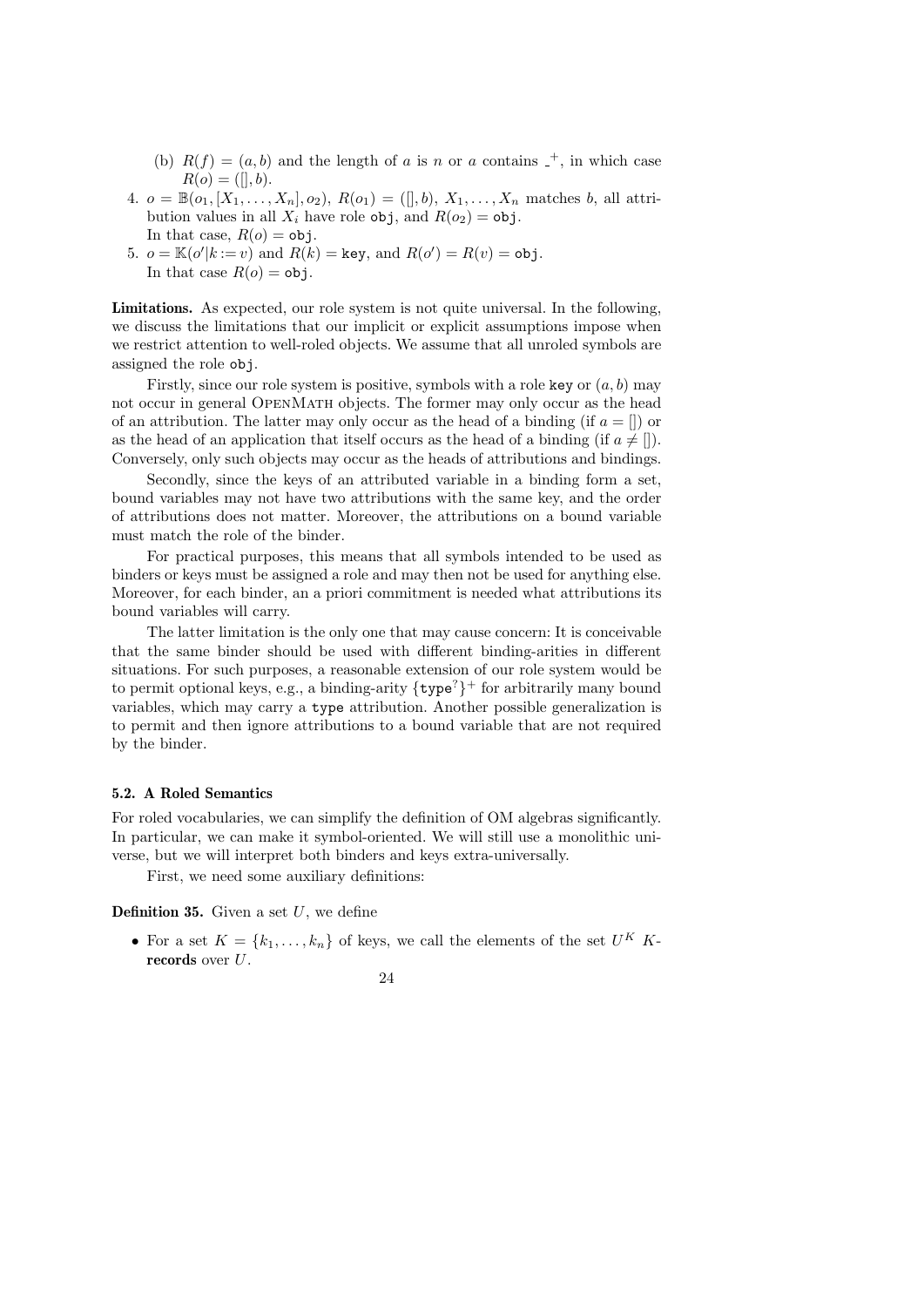• For an application-arity a, the set  $U^a$  is given by

$$
U^{[.,...,]} = U \times \ldots \times U
$$
  

$$
U^{[.,...,,-},+,...,-] = U \times \ldots \times U \times \bigcup_{i=1}^{\infty} U^i \times U \times \ldots \times U
$$

• For a binding-arity b, the set  $U^b$  is given by

$$
U^{[K_1, ..., K_n]} = U^{K_1} \times ... \times U^{K_n}
$$
  

$$
U^{[K_1, ..., K_m, K^+, L_1, ..., L_n]} = U^{K_1} \times ... \times U^{K_m} \times \bigcup_{i=1}^{\infty} U^K \times U^{L_1} \times ... \times U^{L_n}
$$

• Given an element  $r \in U^b$ , then  $|r|$  is the number of records in r.

These definitions are used to capture the semantics of binders with bindingarity b. If  $b = [K_1, \ldots, K_n]$  does not contain an occurrence of  $K^+$ , the binder expects *n* bound variables. Then the set  $U^b$  contains tuples  $r = \langle r_1, \ldots, r_n \rangle$  such that  $r_i$  is a  $K_i$ -record providing an attributed value  $r_i(k)$  for each key  $k \in K_i$ . In these cases, we always have  $|r| = n$ . If b contains  $K^+$ , then  $U^b$  contains tuples of arbitrary length corresponding to an arbitrary number of bound variables. Therefore, we use  $|r|$  to obtain the actual number of records in a tuple r. Finally, pairs  $(r, u)$  where  $r \in U^b$  and  $f: U^{|r|} \to U$  provide a record of attributions and a function  $f$  on  $U$  in as many arguments as there are attributed variables.

**Definition 36 (Applicative Structure).** An applicative structure is a pair  $(U, \mathcal{Q})$ where U is a set and  $\mathcal Q$  is a family of mappings  $\mathcal Q_n : U \times U^n \to U$  for  $n \geq 1$ .

We still have to use the general application operator  $\Phi$  from Def. [10.](#page-10-2) This is necessary because we have to permit arbitrary objects with functional behavior. But apart from that, we can finally give a symbol-oriented semantics.

Given a universe  $U$ , the general structure of the semantics is as follows:

|       | Syntactic role   Semantic domain                                                    |
|-------|-------------------------------------------------------------------------------------|
| obi   |                                                                                     |
| kev   | $U \times U \rightarrow U$                                                          |
| (a,b) | $U^a \rightarrow (\{(r, u)   r \in U^b, f : U^{ r } \rightarrow U\} \rightarrow U)$ |

In particular, binders and keys are interpreted in certain extra-universal domains.

**Definition 37 (Roled Algebra).** Let  $(T, r)$  be a roled OM vocabulary. A roled OM algebra A over  $(T, r)$  consists of

- an applicative structure  $(U, \mathcal{Q})$ ,
- for every  $s \in T$  an element  $s^A$  of the domain corresponding to  $r(s)$ .

**Definition 38 (Interpretation).** Let A be a roled OM Algebra over  $(T, r)$ , and let  $\varphi$  be an A-assignment for a context C. The **interpretation**  $[\![\mathbf{0}]\!]_q^A$  of a well-roled  $o \in O(T, C)$  in A under  $\varphi$  is an element of the domain corresponding to  $R(o)$ . It is defined by induction on o according to Def. [34:](#page-22-0)

1.  $[\mathbb{S}(s)]_{\varphi}^{A} = s^{A}$  (for any role  $r(s)$ ),

$$
25\,
$$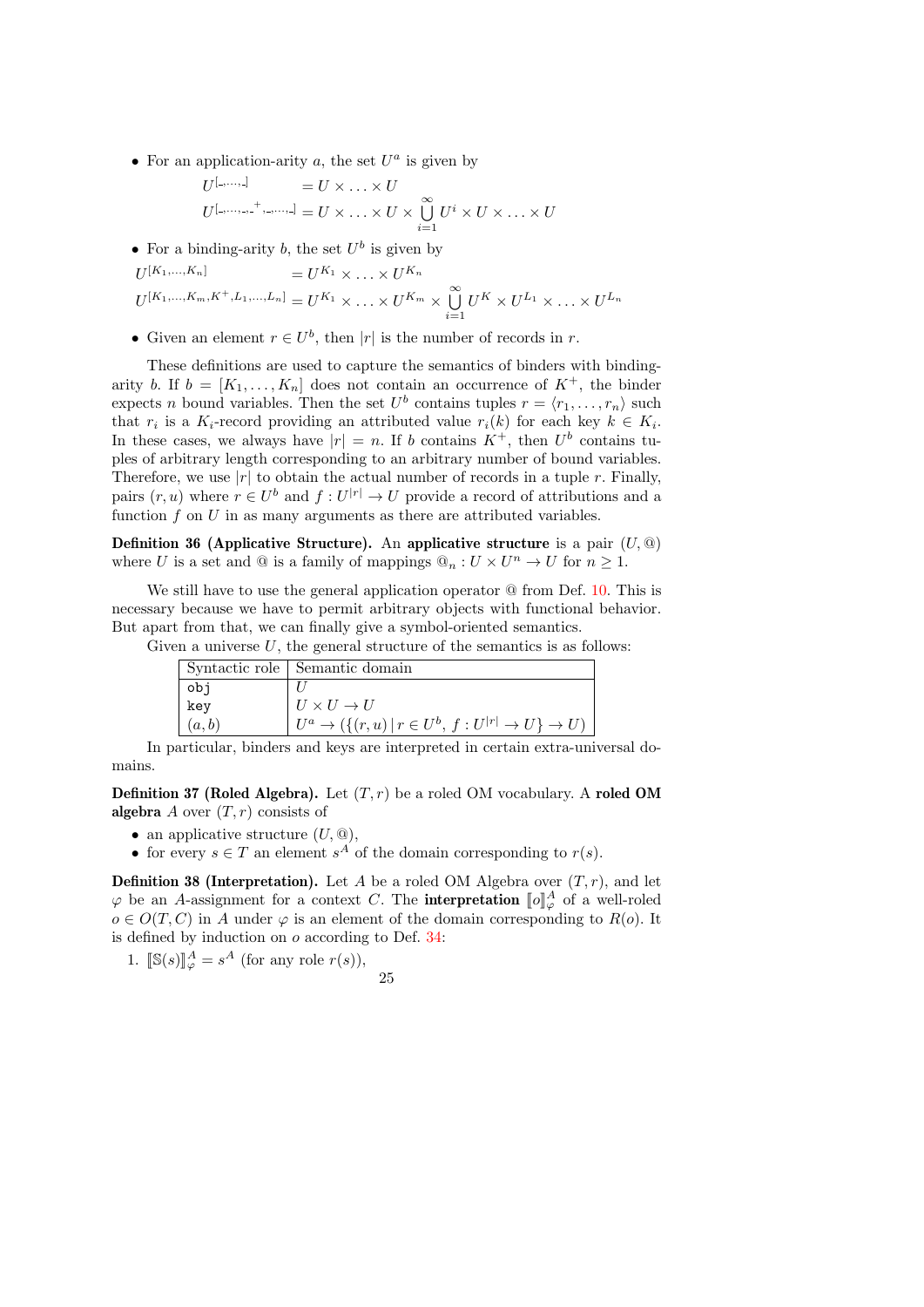- 2.  $[\mathbb{V}(x_i)]_{\varphi}^A = \varphi_i,$ <br>  $\vdots$   $P(f)$
- 3. (a) if  $R(f) = \text{obj}$ , then  $\llbracket A(f, o_1, \ldots, o_n) \rrbracket_{\varphi}^A = \mathcal{Q}_A^A (\llbracket f \rrbracket_A^A, \langle \llbracket o_1 \rrbracket_A^A, \ldots, \llbracket o_n \rrbracket_A^A)$ ,  $\llbracket o_1 \rrbracket_{\varphi}^A, \ldots, \llbracket o_n \rrbracket_{\varphi}^A, \ldots, \llbracket o_n \rrbracket_{\varphi}^A, \ldots, \llbracket o_n \rrbracket_{\varphi}^A, \ldots, \llbracket o_n \rrbracket_{\$ (b) if  $R(f) = (a, b)$ , then  $\llbracket A(f, o_1, \ldots, o_n) \rrbracket_{\varphi}^A = f^A(\langle \llbracket o_1 \rrbracket_{\varphi}^A, \ldots, \llbracket o_n \rrbracket_{\varphi}^A)$
- 4. if  $R(o_1) = ([, b)$  and  $b^n = [K_1, \ldots, K_n]$ , then  $[\mathbb{B}(o_1, [X_1, \ldots, X_n], o_2)]_{\varphi}^A =$  $[\![o_1]\!]_{\varphi}^A(\langle V_1,\ldots,V_n\rangle,F)$  where
	- $V_i \in U^{K_i}$  with  $V_i(k) = [X_i(k)]_{\varphi}^A$  for  $i = 1, \ldots, n$  and  $k \in K_i$ ,
	-
- $F = \Lambda u \in U^{n}$ .  $[o_2]_{\varphi, u_1, ..., u_n}^{\beta}$ <br>
5.  $[\mathbb{K}(o|k := v)]_{\varphi}^A = k^A([\![o]\!]_{\varphi}^{\beta}, [\![v]\!]_{\varphi}^A)$ .

Finally, we have to show that roled algebras are indeed a special case of Def. [10:](#page-10-2)

**Theorem 3.** Given a roled vocabulary  $(T, r)$ , every roled algebra A over  $(T, r)$ induces an algebra B over T such that for all objects  $o \in O(T, C)$  with  $R(o) = obj$ and all assignments  $\varphi$  for C and A, we have  $[\![o]\!]_{\varphi}^{A} = [\![o]\!]_{\varphi}^{B}$ .

*Proof.* Let U be the universe of A. The universe V of B is given by the closure of  $U \cup \mathcal{P}(Keys(T))$  under the formation of *n*-ary tuples and functions. We put  $R_n^B = U^{(\dot{V}^n)}$ .

Then we define the necessary construction-oriented interpretation in  $B$  in the straightforward way:

- $s^B$  is given by  $s^A$  for  $s \in Symbols(T)$ ,
- $\mathbb{Q}_n^B(f, u)$  is given
	- $-$  by  $\mathbb{Q}_n^A(f, u)$  if  $f \in U$ ,  $u \in U^n$ ,
	- otherwise, by  $f(u)$  if  $f \in V \setminus U$  and  $f(u) \in V$  is defined,
	- otherwise, by ⊥,
- $\beta_K^B(u, v, w)$  is given
	- by  $u(r, w)$  if  $u(r, w) \in V$  is defined and where  $r = (r_1, \ldots, r_n)$  is obtained from  $v : \overline{\sigma} \to U$  and  $K : \overline{\sigma} \to Keys(T)$  by  $r_i(K(i, j)) = v(i, j)$ , – otherwise, by ⊥,
- $\alpha_k^B(u, v)$  is given by  $k^A(u, v)$  for  $k \in Keys(T)$ .

It is straightforward to show the two interpretation functions agree for wellroled arguments.

Here the construction of the universe  $V$  shows once again how much simpler algebras becomes if a role system is used.

# <span id="page-25-0"></span>6. Conclusion

In this paper we have tried to rectify common misunderstandings about the meaning of OpenMath (and thus MathML3) expressions. We have shown that the free algebra of OPENMATH objects forms an initial algebra for "formulae with uninterpreted symbols" which is syntactic in nature as all initial algebras are. Indeed for OpenMath and content MathML expressions that do not contain symbols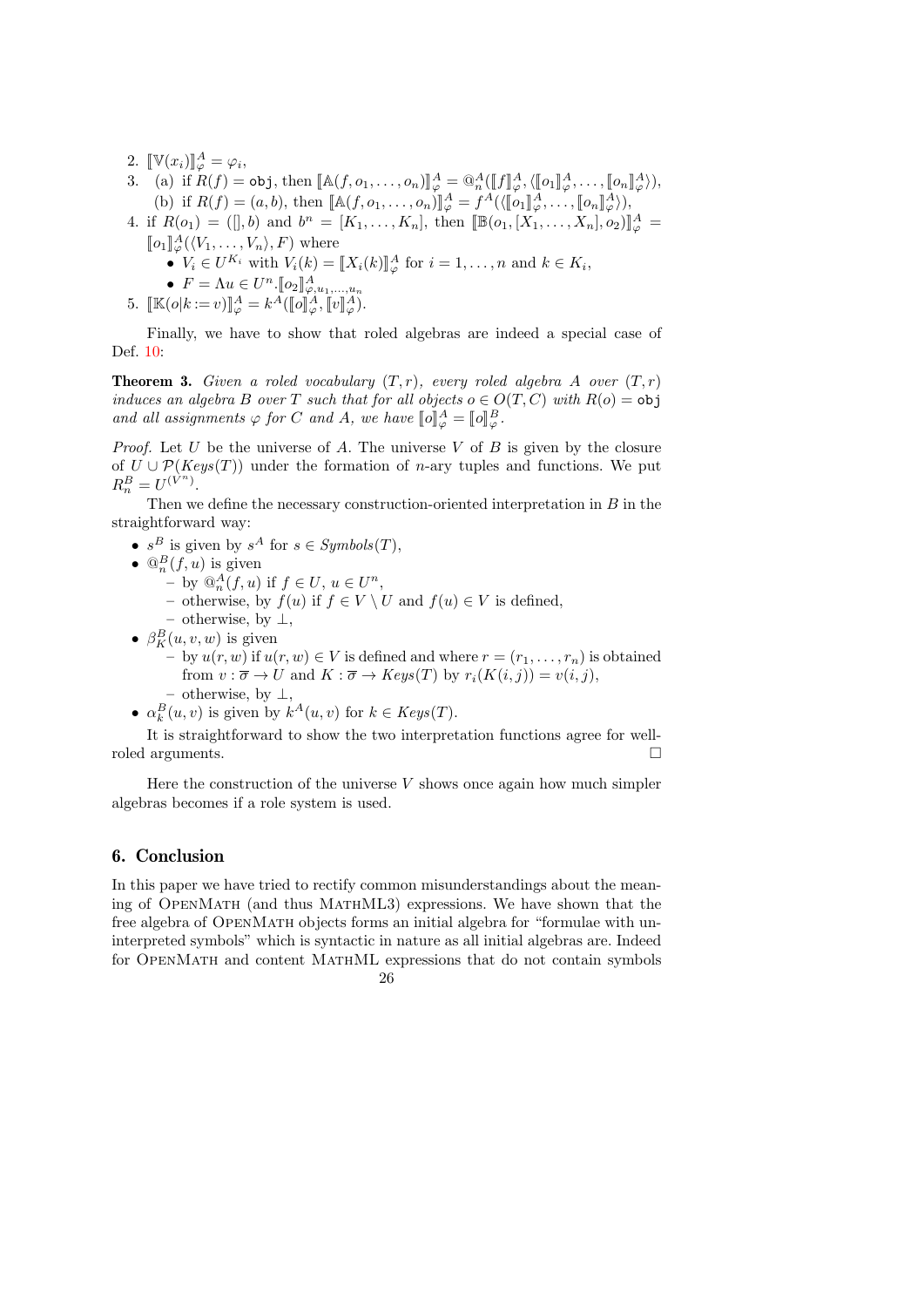— and are thus unrestricted by content dictionaries — this is the best meaning we can hope for: OPENMATH cannot impose more restrictions than  $\alpha$ -equivalence and flattening of attributions without losing coverage. This is captured by the the algebraic semantics of OpenMath expressions in Section [3.](#page-7-0)

But the meaning of an OpenMath object comes mainly from the mathematical properties in the content dictionaries of its symbols. In section [4](#page-15-0) we have been able to show that this can be grafted onto the algebraic semantics by interpreting OpenMath CDs as logical theories over a foundational system like first-order logic with ZFC as an axiomatic set theory.

Note that our semantic analysis has only taken into account symbol names, roles, and mathematical properties. The former two are relevant for the OM vocabularies and the latter for the OM theories that give OpenMath symbols their meaning. In particular, we did not look at descriptions (for symbols or whole CDs) or examples. The status of these CD parts is left unspecified by the OpenMath2 standard, and usage in actual CDs is non-uniform. Symbol descriptions reach from appealing to the folklore — e.g. "This symbol represents the Boolean value true." [\[CDl04\]](#page-27-7) to specific literature references e.g. "See CRC Standard Mathematical Tables and Formulae, editor: Dan Zwillinger, CRC Press Inc., 1996, (7.7.11) section  $7.7.1$ ." [\[CDs04\]](#page-27-10). Arguably both forms "mean" something to the human reader, and especially the latter should surely contribute to the theory. The case of examples in CDs is similarly unclear: if they were uninformative to the human reader, nobody would put them in. But again practice in published CDs is no help: examples are often statements — and thus in principle mathematical properties — about (mathematical objects constructed by) the symbols they illustrate, and — if they are — they tend to be valid, but it would be incautious to assume this to be generally the case or even a normative part of the CD. The next version of the OpenMath standard could of course clarify these issues at the cost of making it more heavyweight and thus arguably less useful. We propose to use the OMDoc format [\[Koh06\]](#page-28-14) that already addresses these issues for specifying content dictionaries instead if the additional functionality is desired.

A final objection often brought up against the "semantics of OpenMath" is that the standard CDs maintained by the OpenMath society are very weak, and (even with the methods presented here) do not give a clear and unambiguous meaning for K-14 mathematics. Indeed this criticism is formally justified, but misses the main point of the OPENMATH philosophy, namely that the set of CDs is open-ended, and that we can build CDs to suit all our communication and representation needs. In particular it is possible (and in fact rather simple) to build a CD NatArith for natural numbers and arithmetic by encoding the Peano Axioms and recursive equations for the arithmetical operators in OpenMath objects so that that its theory  $\Theta = \Theta$ (NatArith) determines the class of  $\Theta$ -models up to isomorphism (and all are isomorphic to N). To see this just use the standard proof with our notion of OM models from section [4.](#page-15-0)

The OpenMath society (and the W3C Math Working Group for that matter) view the weakness of the standard OPENMATH/MATHML CD group as a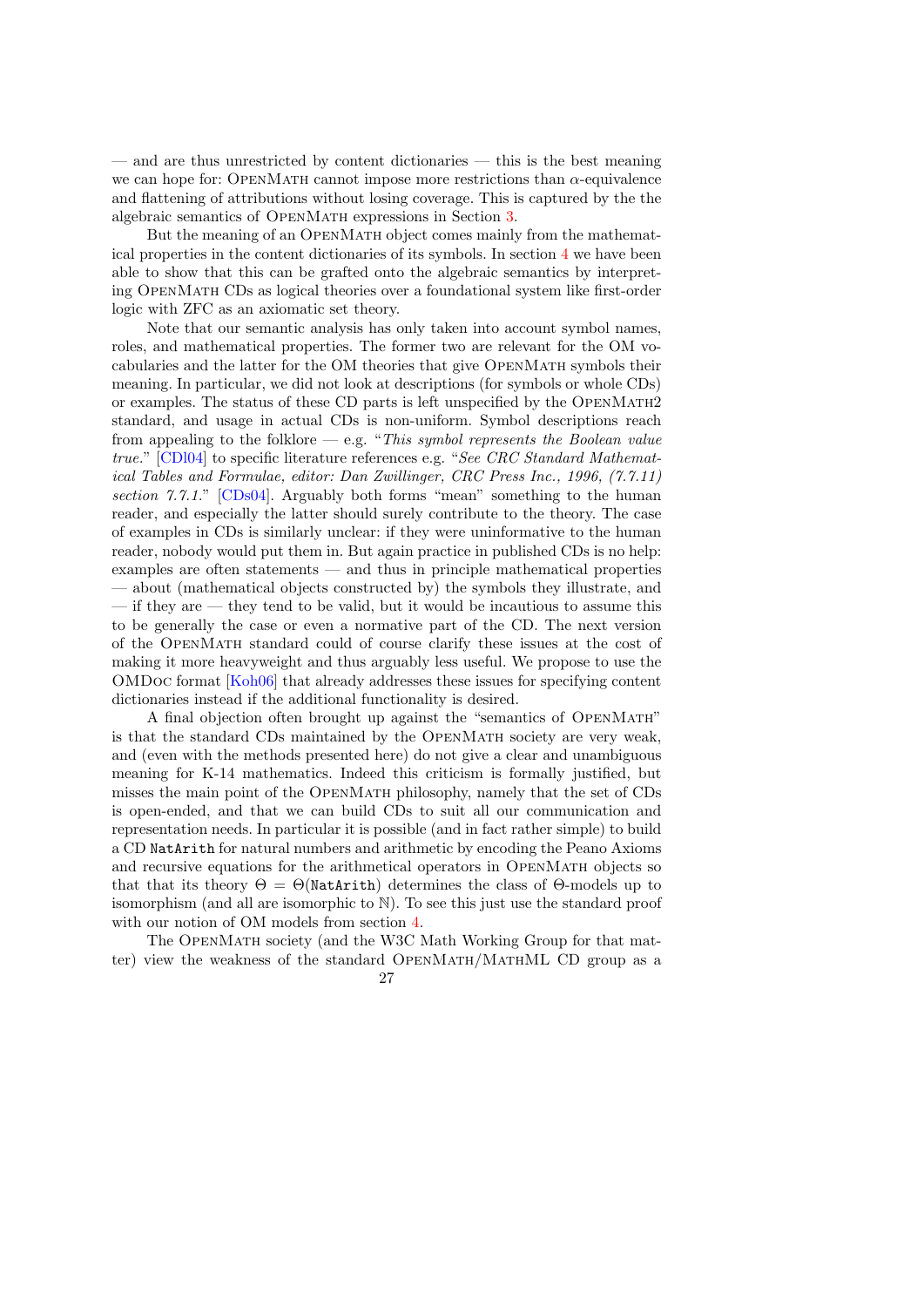feature and not a bug. These CDs contain fewer mathematical properties to al-low them to describe larger model classes. For instance the CD arith1 [\[CDa04\]](#page-27-6) (somewhat) corresponds to the class of (Abelian) semigroups. And that is a good thing, since it is intended to capture the informal usage in K-14: in many situations we need the flexibility offered by the OpenMath/MathML CDs so that we do not over-specify the meaning. We would probably not want to scare elementary school children who are struggling with long division with the Peano Axioms or teenagers in high school with the subtle differences between Riemann and Lebesque integration.

We end this treatise on the "meaning of OPENMATH and MATHML" with the observation that it is possible to specify the meaning of mathematical objects and formulae at many levels of flexibility and rigorousness and extend the invitation to our readers to do just that: to contribute content dictionaries to the community of mathematicians (by way of the OpenMath society CD site [\[OMC\]](#page-28-0)).

## References

- <span id="page-27-0"></span>[ABC<sup>+</sup>03] Ron Ausbrooks, Stephen Buswell, David Carlisle, Stéphane Dalmas, Stan Devitt, Angel Diaz, Max Froumentin, Roger Hunter, Patrick Ion, Michael Kohlhase, Robert Miner, Nico Poppelier, Bruce Smith, Neil Soiffer, Robert Sutor, and Stephen Watt. Mathematical Markup Language (MathML) version 2.0 (second edition). W3C recommendation, World Wide Web Consortium (W3C), 2003.
- <span id="page-27-2"></span>[ABC<sup>+</sup>10] Ron Ausbrooks, Stephen Buswell, David Carlisle, Giorgi Chavchanidze, Stéphane Dalmas, Stan Devitt, Angel Diaz, Sam Dooley, Roger Hunter, Patrick Ion, Michael Kohlhase, Azzeddine Lazrek, Paul Libbrecht, Bruce Miller, Robert Miner, Murray Sargent, Bruce Smith, Neil Soiffer, Robert Sutor, and Stephen Watt. Mathematical Markup Language (MathML) version 3.0. W3C Recommendation, World Wide Web Consortium (W3C), 2010.
- <span id="page-27-3"></span>[AvLS98] John Abbott, Andre van Leeuwen, and Andreas Strotmann. Openmath: Communicating mathematical information between co-operating agents in a knowledge network. Journal of Intelligent Systems, 8, 1998.
- <span id="page-27-5"></span>[BBK04] Christoph Benzmüller, Chad Brown, and Michael Kohlhase. Higher order semantics and extensionality. Journal of Symbolic Logic, 69:1027–1088, 2004.
- <span id="page-27-1"></span>[BCC<sup>+</sup>04] Stephen Buswell, Olga Caprotti, David P. Carlisle, Michael C. Dewar, Marc Gaëtano, and Michael Kohlhase. The Open Math standard, version 2.0. Technical report, The OpenMath Society, 2004.
- <span id="page-27-4"></span>[BF85] J. Barwise and S. Feferman, editors. Model-Theoretic Logics. Springer-Verlag, 1985.
- <span id="page-27-6"></span>[CDa04] arith1. Openmath content dictionary, 2004.
- <span id="page-27-7"></span>[CDl04] logic1. Openmath content dictionary, 2004.
- <span id="page-27-9"></span>[CDq04] quant1. Openmath content dictionary, 2004.
- <span id="page-27-8"></span>[CDr04] relation1. Openmath content dictionary, 2004.
- <span id="page-27-10"></span>[CDs04] sdata1. Openmath content dictionary, 2004.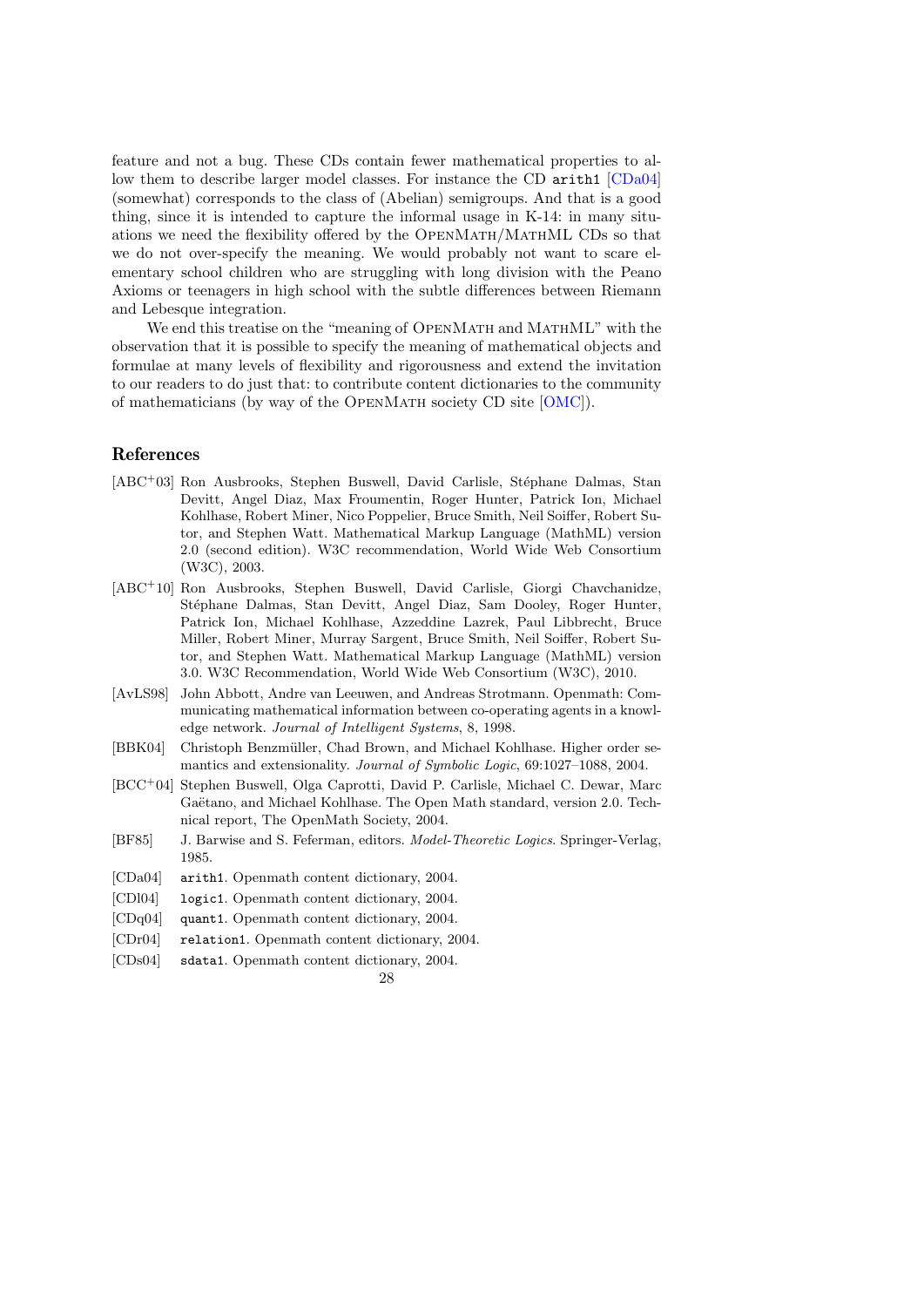- <span id="page-28-3"></span>[Chu40] A. Church. A Formulation of the Simple Theory of Types. Journal of Symbolic Logic, 5(1):56–68, 1940.
- <span id="page-28-7"></span>[Dav99] James H. Davenport. A small OpenMath type system. Technical report, The OpenMath Esprit Project, 1999.
- <span id="page-28-13"></span>[Fra22] Adolf Abraham Fraenkel. Der Begriff "definit" und die Unabh¨angigkeit des Auswahlsaxioms. Sitzungsberichte der Preussischen Akademie der Wissenschaften, Physikalisch-mathematische Klasse, 1922. reprinted as [\[Fra67\]](#page-28-15).
- <span id="page-28-15"></span>[Fra67] Adolf Abraham Fraenkel. The notion of "definite" and the independence of the axiom of choice. Source books in the history of the sciences series, pages 284–289. Harvard Univ. Press, Cambridge, MA, 3rd printing, 1997 edition, 1967.
- <span id="page-28-14"></span>[Koh06] Michael Kohlhase. OMDoc – An open markup format for mathematical documents [Version 1.2]. Number 4180 in LNAI. Springer Verlag, August 2006.
- <span id="page-28-4"></span>[LS86] J. Lambek and P. Scott. Introduction to Higher-Order Categorical Logic, volume 7 of Cambridge Studies in Advanced Mathematics. Cambridge University Press, 1986.
- <span id="page-28-0"></span>[OMC] OpenMath content dictionaries. web page at [http://www.openmath.org/](http://www.openmath.org/cd/) [cd/](http://www.openmath.org/cd/). seen June2008.
- <span id="page-28-9"></span>[Rab08] Florian Rabe. Representing Logics and Logic Translations. PhD thesis, Jacobs University Bremen, 2008.
- <span id="page-28-10"></span>[RK08] Florian Rabe and Michael Kohlhase. An exchange format for modular knowledge. In G. Sutcliffe, P. Rudnicki, R. Schmidt, B. Konev, and S. Schulz, editors, Proceedings of the LPAR Workshops: Knowledge Exchange: Automated Provers and Proof Assistants, and The  $7^{th}$  International Workshop on the Implementation of Logics, number 418 in CEUR Workshop Proceedings, pages 50–68, Aachen, 2008.
- <span id="page-28-6"></span>[RK09] Florian Rabe and Michael Kohlhase. A better role system for OpenMath. In James H. Davenport, editor,  $22^{nd}$  OpenMath Workshop, July 2009.
- <span id="page-28-11"></span>[RK11] Florian Rabe and Michael Kohlhase. A scalable module system. Manuscript, submitted to Information & Computation, 2011.
- <span id="page-28-2"></span>[Rob50] A. Robinson. On the application of symbolic logic to algebra. In Proceedings of the International Congress of Mathematicians, pages 686–694. American Mathematical Society, 1950.
- <span id="page-28-8"></span>[Str04] Andreas Strotmann. The categorial type of openmath objects. In Andrea Asperti, Grzegorz Bancerek, and Andrej Trybulec, editors, Mathematical Knowledge Management, MKM'04, number 3119 in LNAI, pages 378–392. Springer Verlag, 2004.
- <span id="page-28-1"></span>[TV56] A. Tarski and R. Vaught. Arithmetical extensions of relational systems. Compositio Mathematica, 13:81–102, 1956.
- <span id="page-28-5"></span>[WR13] A. Whitehead and B. Russell. Principia Mathematica. Cambridge University Press, 1913.
- <span id="page-28-12"></span>[Zer08] E. Zermelo. Untersuchungen ber die Grundlagen der Mengenlehre I. Mathematische Annalen, 65:261–281, 1908. English title: Investigations in the foundations of set theory I.